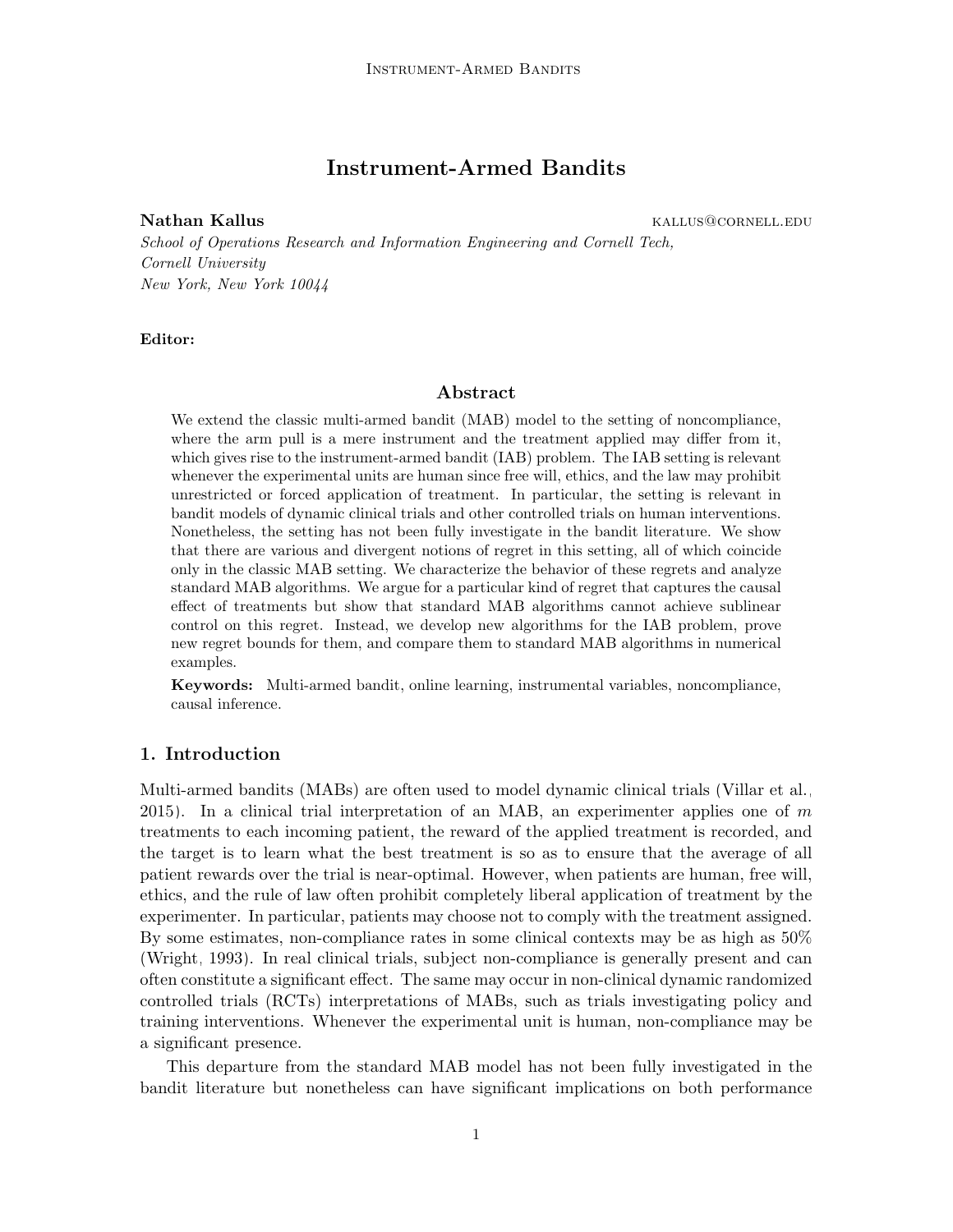metrics and what constitutes a good bandit algorithm. In particular, almost all bandit models assume full control of treatment assignment or do consider perturbations to control (as in an MDP) but do not consider regret quantities that correspond to the causal effect of treatment and to bandit algorithms that are aimed at finding the treatment(s) with the best causal effect.

The purpose of this paper is to explore the implications of non-compliance for MABs and develop new theory and methods appropriate for these settings. Toward this end, we define the instrument-armed bandit problem where arms do not necessarily correspond to the treatment administered and establish a number of new regret quantities that are of unique interest in this setting. We characterize these regret quantities in various different settings of non-compliance and analyze the corresponding regret of standard MAB algorithms like the upper confidence bound (UCB) algorithm. We find that standard MAB algorithms can fail to achieve sublinear regret on the compliers (which we define) and can fail to learn what is the best treatment. We therefore develop new bandit algorithms that address this issue and prove new regret bounds for these algorithms. We conclude with a numerical investigation.

# <span id="page-1-0"></span>2. The Instrument-Armed Bandit Problem

In the presence of non-compliance, the assignment to treatment – or arm pull – by the experimenter is a mere instrument: it does not guarantee the application of the treatment but it may influence it. In the language of econometrics [\(Angrist and Pischke, 2008\)](#page-16-0), the variable indicating assignment to treatment is an *instrumental variable*. Thus, in the presence of non-compliance, the pull of an arm corresponds only to the intent to treat (ITT) rather than the administration of treatment and there may exist *confounding* between the treatment variable and the outcomes that obscure the actual *causal effect* of treatments.

We call the bandit problem that arises in the presence of non-compliance the instrumentarmed bandit (IAB) problem because each arm pull represents only the choice of instrument. We consider the IAB problem with  $m$  arms where each arm represents both an instrument and a treatment. Unlike the standard MAB problem, the IAB problem involves two forms of bandit feedback: the reward of the treatment applied and the identity of the treatment applied, which we assume is always observed.

In the presence of non-compliance, whether a subject complies with an assigned treatment, that is, whether the treatment assigned is also applied, generally depends to a great extent on the subject and on the treatment assigned. Some subjects may be averse to new, intense, or invasive treatments and reject these when assigned. Others may be more eager to try these treatments and may reject insufficiently-intensive treatments. Consequently, the correlation between treatment administered and outcomes does not represent the causal effect effect of administering the treatment to any one subject.

Depending on the application, certain modes of non-compliance may be ruled out: in some settings a subject can demand any one treatment and in other settings a subject can only reject a new or invasive treatment but cannot demand it unless assigned to it. Assuming, as we do, that we observe the treatment (or non-treatment, for that matter) in-fact applied to the unit, the compliance of the unit is an incomplete observation and comprises a form of *bandit feedback*: we only know the compliance or non-compliance resulting from the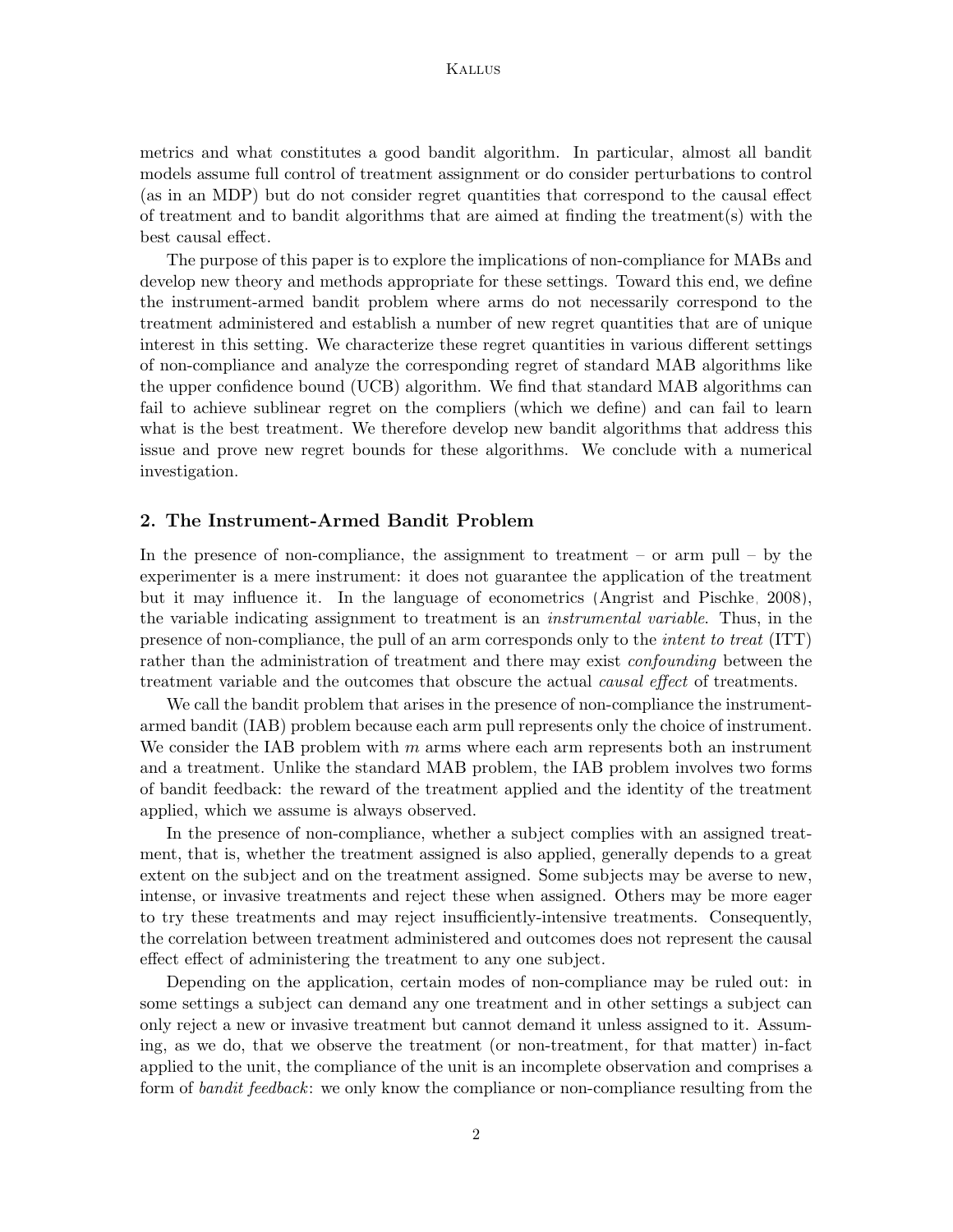Figure 1: The Instrumental Variable Model



<span id="page-2-1"></span>treatment assigned. For example, a subject eager to try intensive treatment may appear to comply when given such an assignment and may appear not to comply when given another assignment.

We formulate this by saying that an experimental unit is characterized by a vector of  $m$ integers  $\chi = (\chi(1), \ldots, \chi(m))$ , each taking values in  $[m] = \{1, \ldots, m\}$  and each denoting the treatment in-fact applied if the respective arm is pulled. Thus, when we pull arm  $z \in [m]$ , the realized-treatment feedback we observe is  $\chi(z)$ . As with unrealized rewards in standard MAB problems,  $\chi(z')$  for other arms z' are not observed. We call  $\chi$  the *compliance type* of an experimental unit.

A unit is said to be a complier if it complies with any treatment assigned. That is, letting  $\iota = (1, \ldots, m)$  so that  $\iota(z) = z$  is the identity mapping, a unit is complier whenever  $\chi = \iota$ . A unit is a non-complier if  $\chi \neq \iota$ . One particular type of non-compliers are alwaystakers: letting  $\kappa^{(t)} = (t, \ldots, t)$  for  $t \in [m]$  so that  $\kappa^{(t)}(z) = t$  for all  $z \in [m]$ , a unit is said to be a *t*-always-taker if  $\chi = \kappa^{(t)}$ .

As in the standard MAB problem, each unit is also characterized by m reward values  $Y(1), \ldots, Y(m)$  taking values on the real line. When the treatment applied is x, the reward observed is  $Y(x)$ . We will assume that high rewards are preferable. The variables  $\chi(1), Y(1), \ldots, \chi(m), Y(m)$  denote a generic draw of an experimental unit from a population of units.

In the IAB problem, at each round  $t = 1, 2, \ldots$ , an incoming unit given by  $(\chi_t(1), Y_t(1))$ ,  $\ldots, \chi_t(m), Y_t(m)$  is drawn at random from the population of units, independently from past draws and past actions. With nothing about the unit revealed, the experimenter chooses an intended arm  $Z_t \in [m]$ . The treatment actually applied is  $X_t = \chi_t(Z_t)$ , which is revealed, and the reward collected is  $Y_t = Y_t(\chi_t(Z_t))$ , which is also revealed.<sup>[1](#page-2-0)</sup> We summarize the IAB problem as:

# The instrument-armed bandit problem

- For each round  $t = 1, 2, \ldots$ 
	- 1.  $\chi_t(1), Y_t(1), \ldots, \chi_t(m), Y_t(m)$  are drawn independently from the past and are hidden;
	- 2. the experimenter pulls arm  $Z_t \in [m];$
	- 3.  $X_t = \chi_t(Z_t)$  and  $Y_t = Y_t(\chi_t(Z_t))$  are revealed.

The parameters of the problem revealed to the experimenter at the onset are the number of arms  $m$  and, potentially but not necessarily, the number of rounds  $T$ . The hidden parameter characterizing an instance of the IAB problem is the distribution of units (step 1 above). The distribution of  $\chi$  and the conditional marginal distributions of  $Y(x)$  given  $\chi$  for each x

<span id="page-2-0"></span><sup>1.</sup> Note that in our notation,  $\chi_t = (\chi_t(1), \ldots, \chi_t(m))$  is a vector of potential treatments whereas  $Y_t$  is a scalar realized reward and should not be confused with the vector  $(Y_t(1), \ldots, Y_t(m))$  of potential rewards.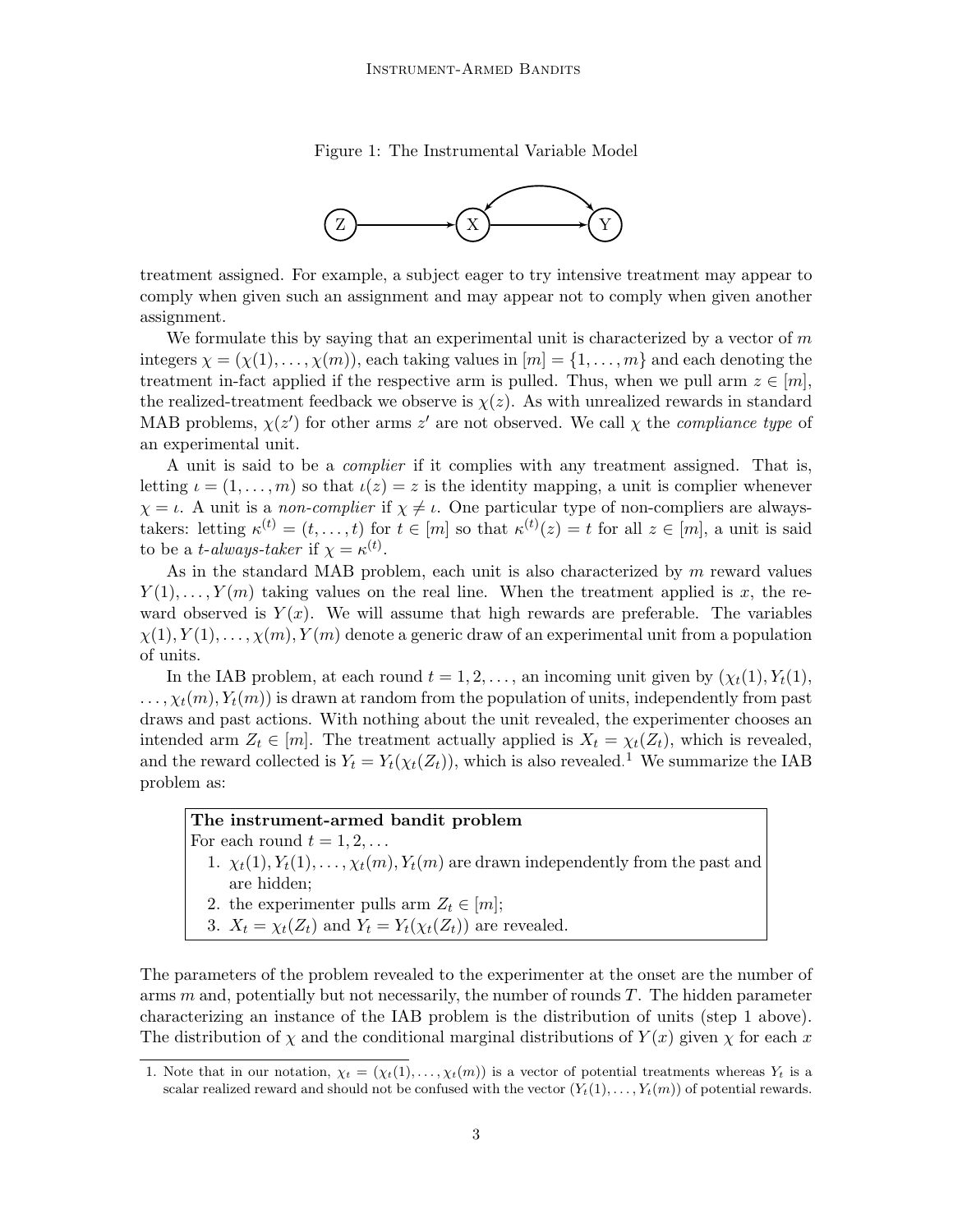separately are denoted by

$$
p_{\kappa} = \mathbb{P}(\chi = \kappa), \quad \nu_{x|\kappa}(A) = \mathbb{P}(Y(x) \in A \mid \chi = \kappa).
$$

We assume that  $\int |y| d\nu_{x|\kappa} < \infty$  for all  $x \in [m], \kappa \in [m]^m$  and define:

$$
\mu_{x|\kappa} = \mathbb{E}[Y(x) | \chi = \kappa] = \int y d\nu_{x|\kappa},
$$

$$
\mu_x = \mathbb{E}[Y(x)] = \sum_{\kappa \in [m]^m} p_{\kappa} \mu_{x|\kappa},
$$

$$
\tilde{\mu}_z = \mathbb{E}[Y(\chi(z))] = \sum_{\kappa \in [m]^m} p_{\kappa} \mu_{\kappa(z)|\kappa}.
$$

An instance of IAB is said to be an instance of MAB when  $p_i = 1$ , *i.e.*, when all units are compliers. In this case, the IAB problem reduces to the standard stochastic MAB problem with arm reward distributions  $\nu_{x|\iota}$  (for more on stochastic MAB, we refer the reader to [Bubeck and Cesa-Bianchi 2012](#page-16-1) p. 4).

The setting of the IAB problem can also be represented as a directed acyclic graph following the framework of [\(Pearl, 2009\)](#page-17-2) as shown in Fig. [1.](#page-2-1) The bidirectional arrow between the treatment variable  $X$  and outcome variable  $Y$  indicates that there may be hidden confounding between the two. The confounding arises from the fact that both treatment and outcomes are associated with compliance type. The intended treatment Z is unconfounded and only affects  $Y$  via  $X$ , meaning that it is a valid instrument.

A (randomized) bandit algorithm  $\pi$  is a mapping from the step t and the observed data up to time t,  $\mathcal{D}_t = \{Z_1, X_1, Y_1, \ldots, Z_{t-1}, X_{t-1}, Y_{t-1}\}$ , to a probability distribution over the arms  $[m]$ , which determines how we sample the arm pulled  $Z_t$  in step 2 of the IAB problem. Equivalently,  $\pi$  is an assignment to the random variable  $Z_t$  in the random process defining the problem such that it is independent of present and future given the past. Under an algorithm  $\pi$ , the random process  $(Z_1, X_1, Y_1), (Z_2, X_2, Y_2), \ldots$  is well defined and we can compute various cumulative expectations over it, which we will call regret. We emphasize that a probability or expectation is taken under the algorithm  $\pi$  by  $\mathbb{P}_{\pi}$  and  $\mathbb{E}_{\pi}$ , respectively.

In the IAB problem, there are various divergent notions of regret, which we discuss after reviewing background and related literature. These divergent notions all coincide when the IAB problem is an instance of MAB, but are otherwise generally distinct.

#### 2.1 Background and Related Literature

The IAB problem is an example of a stochastic bandit problem: the distributions of reward and, in the IAB case, compliance type are fixed and stationary but unknown. We focus solely on this stochastic setting. We refer the reader to [Bubeck and Cesa-Bianchi \(2012\)](#page-16-1) for a comparison of stochastic and adversarial settings in the classic MAB problem. Regret in the classic MAB problem is defined as the difference between the cumulative reward of always pulling the a priori best single arm (as per the unknown reward distributions) and the cumulative reward of the bandit policy up to a horizon  $T$ . When all units are compliers, the IAB problem reduces to the stochastic MAB, for which [Lai and Robbins \(1985\)](#page-16-2) in their seminal paper lower bounded the expected regret of any policy by the logarithm of T times factors that depend on the difference between suboptimal and optimal arms. A minimal requirement of a bandit algorithm for MAB is that it be *order optimal* in that it achieve regret that has order no more than logarithmic in T. The popular UCB algorithm [\(Auer](#page-16-3)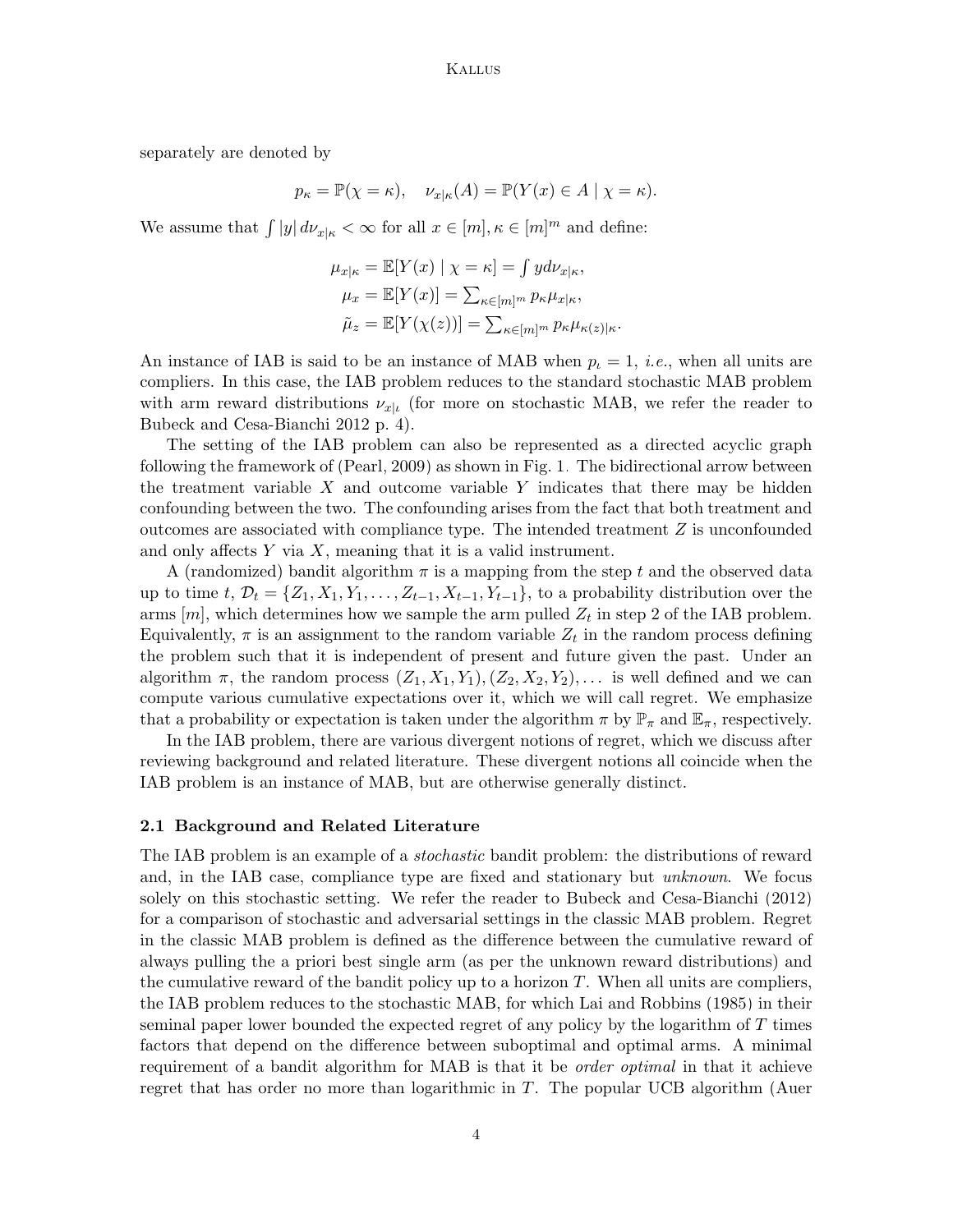[et al., 2002\)](#page-16-3) is an example of one such order optimal algorithm. Recently, [Agrawal and](#page-16-4) [Goyal \(2012\)](#page-16-4) proved that the posterior sampling algorithm of [Thompson \(1933\)](#page-17-3) is also order optimal. Other example include Kaufmann et al.  $(2012)$ ; Garivier and Cappé  $(2011)$ ; [Maillard et al. \(2011\)](#page-17-4).

A variant of the MAB problem is the MAB with latent class (MABLC) problem [\(Mail](#page-17-5)[lard and Mannor, 2014\)](#page-17-5), in which the reward vector is *jointly* drawn with class membership and regret is defined as the difference between the cumulative reward of always pulling the a priori best arm given class and the cumulative reward of a bandit policy that is given an observation of a finer quantity than class (such as a unit identity) before pulling an arm. In the IAB problem, we can conceive of compliance type as a latent class, especially in light of the possibility of heterogeneous rewards, *i.e.*, we may have  $\mu_{x|\kappa} \neq \mu_{x|\kappa'}$  for  $\kappa \neq \kappa'$ . Compliance type as a class does not influence any actual bandit algorithm for IAB because nothing indicative of compliance type is revealed *before* an arm pull. Nonetheless, we get different forms of IAB regret depending on whether we consider benchmark policies that may or may not be allowed to leverage a priori class knowledge. For the IAB problem, as we show in the next section, in first case, there is no hope of sublinear regret and, in the second, regret may be negative, and so in fact an intermediate form of regret is needed, which considers latent class but restricts to a certain subpopulation of units.

Another variant of the MAB problem is the MAB with unobserved confounder (MABUC) problem [\(Bareinboim et al., 2015\)](#page-16-7), where a latent factor influences reward distributions and the experimenter, rather than being given a finer observation as in MABLC, is given a coarser observation of an "intuitive" arm choice, corresponding to a particular stationary joint distribution of latent factors, rewards, and "intuitive" arms. The authors show that when regret is measured relative to the best arm given the latent factor rather than marginal best choice, standard bandit algorithms that use only observations of pulled arm and resultant reward may achieve linear regret. Similarly, we will show that in the IAB problem, if one is not interested in the simple intent-to-treat regret (which we will define), then standard bandit algorithms achieve linear regret under most alternative notions of regret that consider causal effects. [Lattimore et al. \(2016\)](#page-17-6) consider a closely related problem to the MABUC without observation of an "intuitive" arm and focusing on the simple regret of eventually recommending the best arm.

Instrumental variable analysis is a method to estimate causal relationships between a possible treatment variable and an outcome variable in the absence of a fully randomized experiment that intervenes on the treatment in a fully controlled manner [\(Angrist and](#page-16-0) [Pischke, 2008\)](#page-16-0). It relies on the availability of an *instrumental variable*, which may only affect the outcome via the treatment and is associated with the treatment. When all of these relationships are additive  $(i.e., linear)$  the two-stage least squares  $(2SLS)$  procedure, which first regresses treatment on the instrument and then regresses the outcome on the result, provides a consistent estimate of causal effect. When this effect is heterogeneous in the population (*i.e.*, not simply additive), this estimate is in fact of a particular average effect known as the local-average treatment effect, or LATE [\(Imbens and Angrist, 1994\)](#page-16-8).

In a clinical trial with non-compliance, a randomized ITT is an example of an instrumental variable. When treatment is binary (treatment vs control), 2SLS is equivalent to the Wald estimator [\(Wald, 1940\)](#page-17-7), which is the ratio of a naïve estimate of the ITT effect, given by the difference in mean outcomes in units intended for treatment and for control,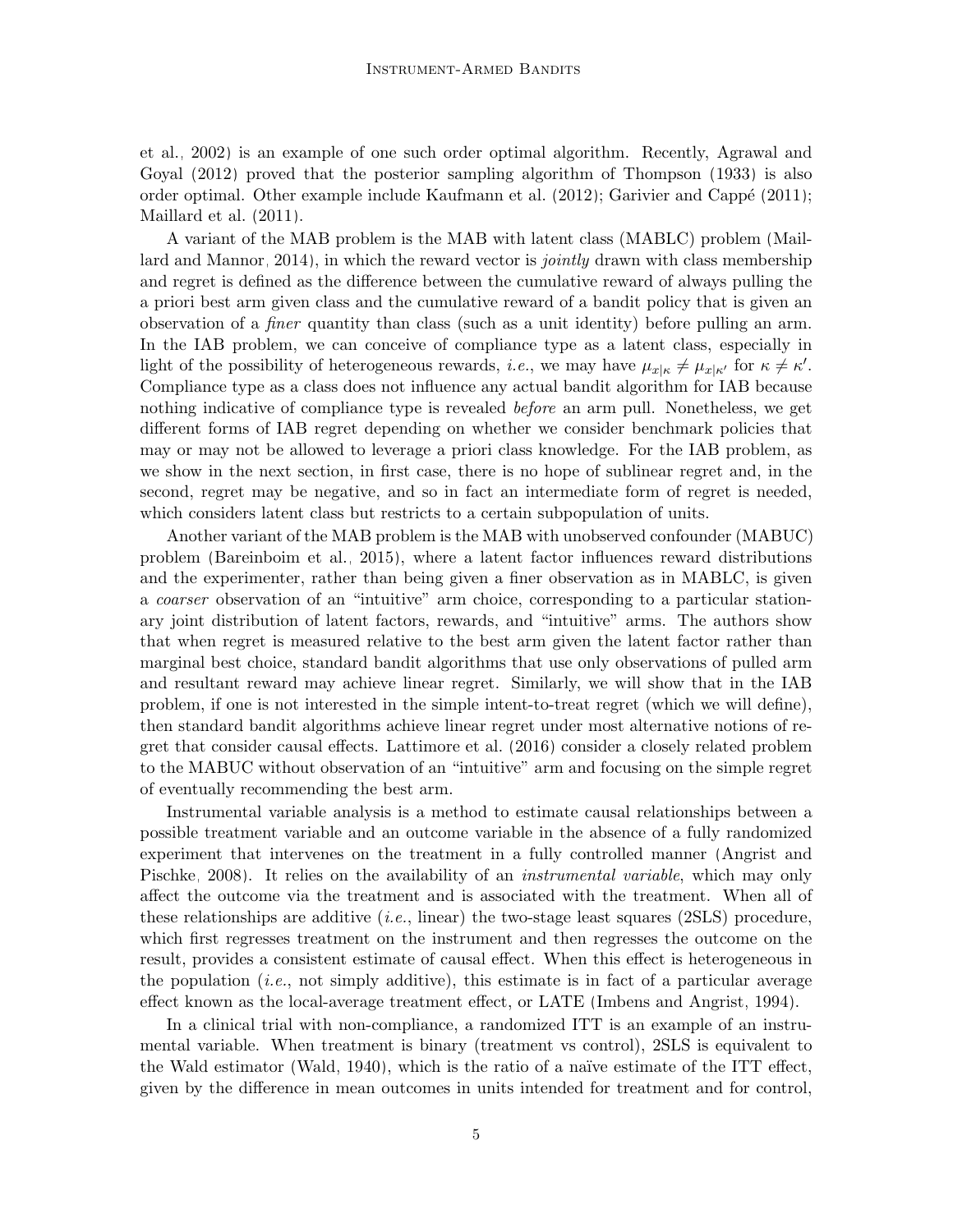divided by an estimate of the number of compliers  $p_t$ , given by the difference in mean number receiving treatment among the two intended groups. When the population contains only compliers, treatment-always takers, and control-always takers, the Wald estimator is consistent for the LATE, which in this case is the average effect on the compliers [\(Angrist](#page-16-9) [et al., 1996;](#page-16-9) [Little and Yau, 1998\)](#page-17-8).

In the IAB problem,  $Z_t$  corresponds to the ITT for unit t and, as such, is an example of an instrumental variable. The treatment may be more than binary as there may be more than two arms  $(m \geq 2)$  and  $Z_t$  is chosen dynamically for each t by the bandit algorithm as rounds progress. The question we ask is how to best choose  $Z_t$  so to balance exploration and exploitation. The right way to measure how well we do this hinges on what is our goal. If it is to get at the best causal effect of a treatment then we must consider new forms of regret that do not exist in the vanilla MAB context. In the next section, we develop several new notions of regret for the IAB problem and characterize their behavior.

# 3. IAB Regret

The target of a bandit algorithm is to achieve low regret. Unlike the MAB problem, in the case of IAB there are a wide range of candidate definitions for regret, with different meanings. In the case that an instance of IAB is an instance of MAB  $(p_{\iota} = 1)$ , however, we show that all of these notions of regret in fact coincide with the classic notion of MAB regret. In this section, we present the various notions of regret and characterize their behavior.

#### 3.1 Intent-to-Treat Regret

In the case that one is not interested in the causal effect of treatment and only in the observational resultant rewards of the ITT instrument, then the IAB problem can easily be reduced to an MAB problem. We simply ignore the instrumental aspect of the arms and ignore all bandit feedback of non-compliance. This leaves us with only arm pulls and resultant rewards, disregarding the mechanism by which the reward was begotten. If we do this, then the only relevant notion of regret is the MAB regret, which measures how much regret we have in pulling one instrument arm compared to another instrument arm, rather than compared to any other possible treatment.

In the IAB problem, we call this the ITT regret. To define ITT regret, let  $z^*$  be an arbitrary choice in the set of *marginally* optimal instrument arms:

$$
z^* \in \mathcal{Z}^* = \operatorname{argmax}_{z \in [m]} \tilde{\mu}_z, \quad \tilde{\mu}^* = \tilde{\mu}_{z^*}.
$$

The ITT regret is then

ITTRegret
$$
(T)
$$
 =  $\sum_{t=1}^{T} (Y_t(\chi_t(z^*)) - Y_t)$ .

For every instance of the IAB problem, we can consider an underlying stochastic MAB problem given by the reward distributions  $\nu_z = \sum_{\kappa \in [m]^m} p_{\kappa} \nu_{\kappa(z)|\kappa}$  for  $z \in [m]$ . The standard MAB regret in this MAB problem coincides with the ITT regret of the IAB problem. Correspondingly, we can transform any MAB algorithm to an IAB algorithm by simply recording the rewards  $Y_t$  for instrument-arm pulls  $Z_t$  and ignoring the in-fact applied treatment  $X_t$ . Then, naturally, if the original MAB algorithm has sublinear expected MAB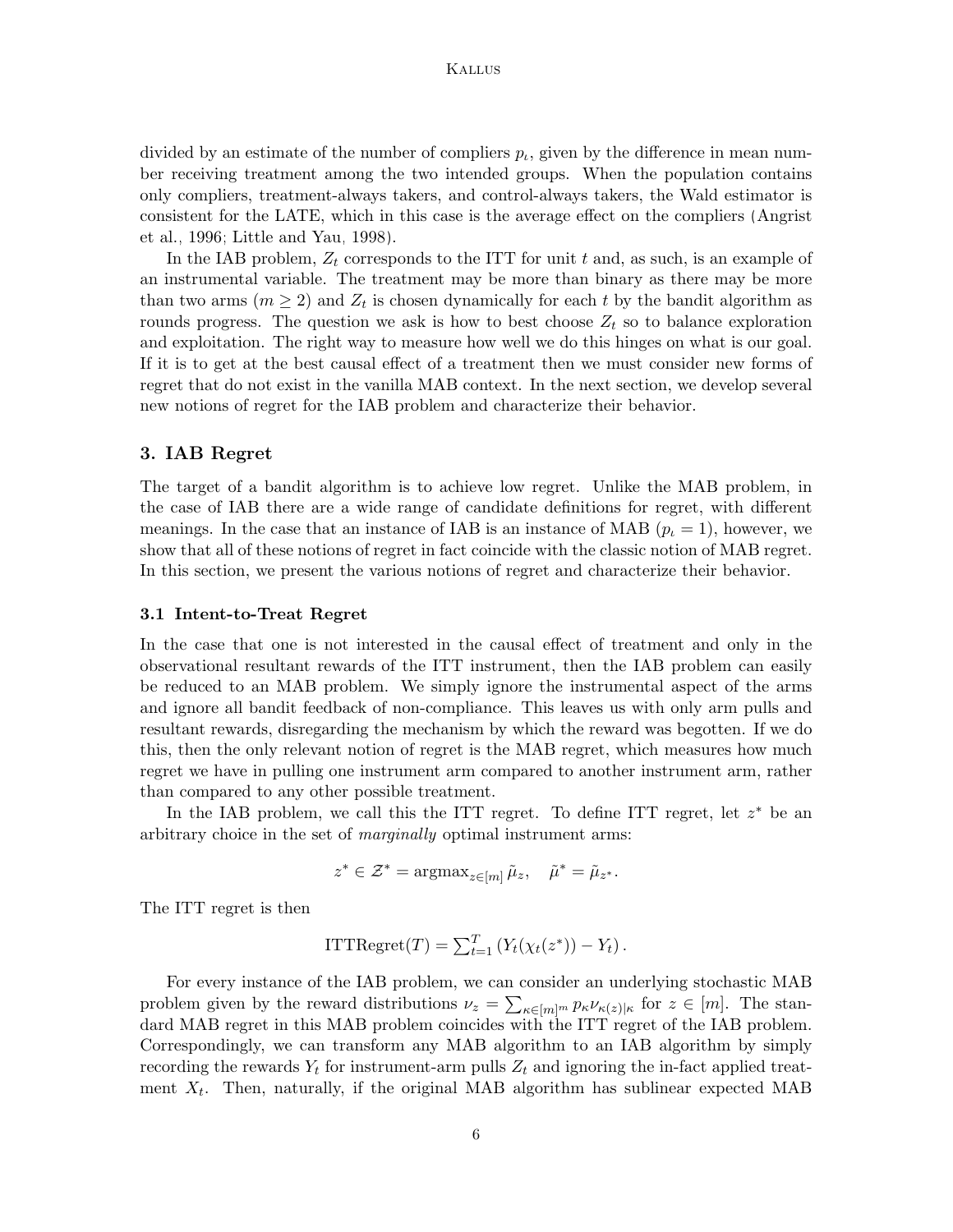<span id="page-6-1"></span>

Figure 2: Various Notions of IAB Regret in Ex. [1](#page-6-0)

regret guarantees then it will also have sublinear expected ITT regret guarantees because the two are identical.

When we apply this transformation to the UCB algorithm, we call the resulting algorithm UCB-ITT. An alternative transformation would have us update the estimates of the UCB algorithm as though the arm  $X_t$  were pulled rather than  $Z_t$ , corresponding to an estimate of the mean rewards conditioned on  $X_t$ . We call the resulting algorithm UCB-AT for "as treated." UCB-AT has no general ITT regret guarantees but is, naturally, the same as UCB-ITT in the specific case that the IAB problem is an instance of MAB.

#### 3.2 Static Treatment Regret

ITT regret completely ignores the causal effects of treatments. Minimizing ITT regret, one does not seek to select or identify the best treatment because, in particular, the benchmark is the best instrument rather than the best treatment. An alternative notion of regret we can consider in the IAB problem is the cumulative reward of a bandit algorithm relative to the cumulative reward of the best single treatment, which we call the static treatment regret. This captures the difference to the reward that would be achieved by implementing the best single treatment in the whole population as the one and *only* treatment option with no possible alternatives.

Let us define  $x^*$  as an arbitrary choice in the set of singly-optimal treatments:

$$
x^* \in \mathcal{X}^* = \operatorname{argmax}_{x \in [m]} \mu_x, \quad \mu^* = \mu_{x^*}.
$$

The static treatment regret is defined as

$$
\text{STRegret}(T) = \sum_{t=1}^{T} \left( Y_t(x^*) - Y_t \right).
$$

<span id="page-6-0"></span>While static treatment regret corresponds to MAB regret for MAB instances, in general IAB instances it can be negative. Given a policy  $\pi$ , it is clear that if there is a  $z \in [m]$ with  $\mathbb{E}_{\pi} \sum_{t=1}^{T} \mathbb{I} [Z_t \neq z] = o(T)$  and  $\mu^* < \tilde{\mu}_z$  then  $\mathbb{E}_{\pi} \text{STRegret}(T) = O(-T)$ . That is to say, because compliance correlates with rewards, it is, for example, feasible that even when pulling only a single instrument arm repeatedly, the compliance always forces the application of the treatment that, conditioned on the particular compliance type, does in fact have a better conditional expected reward than the the treatment that is marginally best, *i.e.*, is best on average over all types, so that  $\mu^* < \tilde{\mu}_z$ . An example is given below.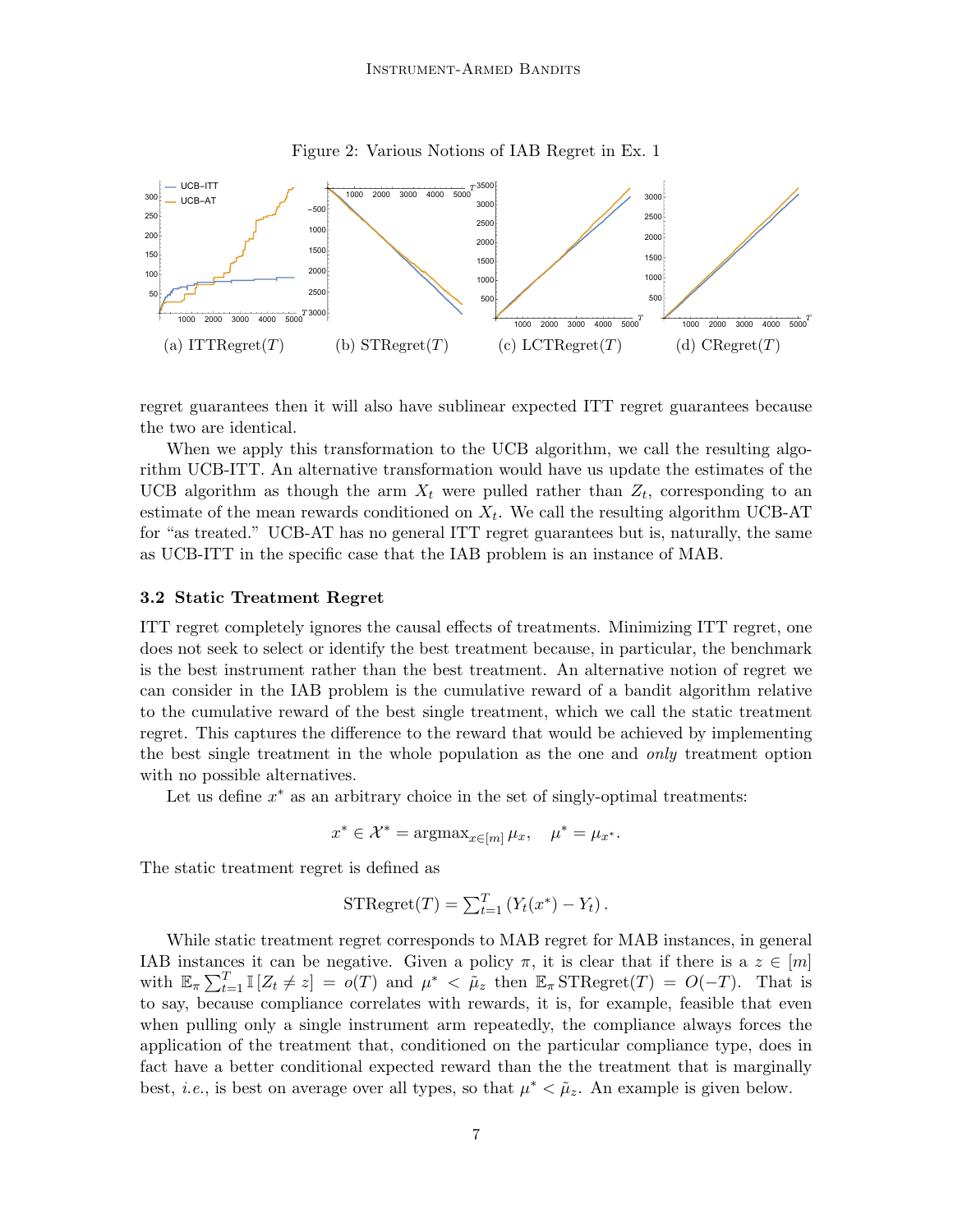**Example 1.** Consider an example with  $m = 3$  arms,  $p_t = 5/8$ ,  $p_{\kappa} = 3/8$  where  $\kappa = (1, 1, 2)$ ,  $Y(x) = \mu_{x|\chi} + \epsilon, \, \epsilon \sim \text{Unif}[-1, 1], (\mu_{1|\iota}, \mu_{2|\iota}, \mu_{3|\iota}) = (1, -1, 0), \text{ and } (\mu_{1|\kappa}, \mu_{2|\kappa}, \mu_{3|\kappa}) = (0, 4, 2).$ Then, we have that  $(\mu_1, \mu_2, \mu_3) = (25/8, 27/8, 13/4)$  so that  $x^* = 2$  and  $(\tilde{\mu}_1, \tilde{\mu}_2, \tilde{\mu}_3) =$  $(25/8, 15/8, 4)$  so that  $z^* = 3$  and  $\mu^* < \tilde{\mu}^*$ .

We consider running UCB-ITT and UCB-AT on a single sample path of the data and recording the regret accumulated. We plot the ITT regret in Fig. [2a](#page-6-1) and the static treatment regret in Fig. [2b.](#page-6-1) We note that UCB-ITT achieves logarithmic ITT regret and UCB-AT achieves linear. Both have negative linear static treatment regret

Because of this potential negativity, static treatment regret may be inappropriate in general for characterizing the performance of IAB algorithms and, in particular, their learning of the "best" treatment for maximal causal effect.

#### 3.3 Latent-Class Treatment Regret

To derive an alternative notion of regret, we considers the IAB problem with the unobserved compliance type  $\chi$  being a latent class, as in MABLC [\(Maillard and Mannor, 2014\)](#page-17-5) but without a contextual observation. Because compliance type may correlate with rewards, we may consider our performance relative to the cumulative outcome of the best treatment for each type.

Let us define  $x^*_{\kappa}$  as an arbitrary choice in the set of optimal treatments for unit type  $\kappa$ :

$$
x_{\kappa}^* \in \mathcal{X}_{\kappa}^* = \operatorname{argmax}_{x \in [m]} \mu_{x|\kappa}, \quad \mu_{|\kappa}^* = \mu_{x_{\kappa}^*|\kappa}.
$$

The latent-class treatment regret is defined as

$$
LCTRegret(T) = \sum_{t=1}^{T} (Y_t(x_{\chi_t}^*) - Y_t).
$$

Unlike the static treatment regret, the latent-class treatment regret is necessarily nonnegative in expectation for any bandit algorithm. On the other hand, in general settings, the latent-class treatment regret is also linear for any bandit algorithm.

<span id="page-7-0"></span>**Theorem 1.** If there exists  $\ell \geq 1$  and  $\kappa_1, \ldots, \kappa_{\ell}$  such that

$$
p_{\kappa_1}, \ldots, p_{\kappa_\ell} > 0
$$
 and  $\bigcap_{j=1}^\ell \kappa_j^{-1}(\mathcal{X}_{\kappa_j}^*) = \emptyset$ 

then  $\mathbb{E}_{\pi}$  LCTRegret $(T) = \Omega(T)$  for any bandit algorithm  $\pi$ .

Here  $\kappa^{-1}(S) = \{z \in [m] : \kappa(z) \in S\}$  denotes the pre-image of a set  $S \subset [m]$ . All proofs are given at the end, in Secs. [A–](#page-0-0)[B.](#page-1-0)

The condition says that there exist compliance types such that no single instrument achieves optimal treatment for all types. This can happen when just a single compliance type has no instrument achieving its optimal treatment such as a 1-always-taker for which treatment 2 is optimal. More realistically, this can happen when both compliers and noncompliers exist  $(p_{\iota} \in (0,1))$  and there is at least one non-compliance class for which no optimal instrument is also in the optimal treatment set for compliers,  $\mathcal{X}_{\iota}^*$ . So, in a general setting, treatment regret is always hopelessly linear, regardless of our algorithm. For example, in the case of Ex. [1,](#page-6-0) the latent-class treatment regret of UCB-ITT and UCB-AT is shown in Fig. [2c](#page-6-1) and is indeed linear.

Without hope of achieving sublinear regret, latent-class treatment regret is unhelpful in characterizing "good" and "bad" bandit algorithms for the IAB problem in general settings.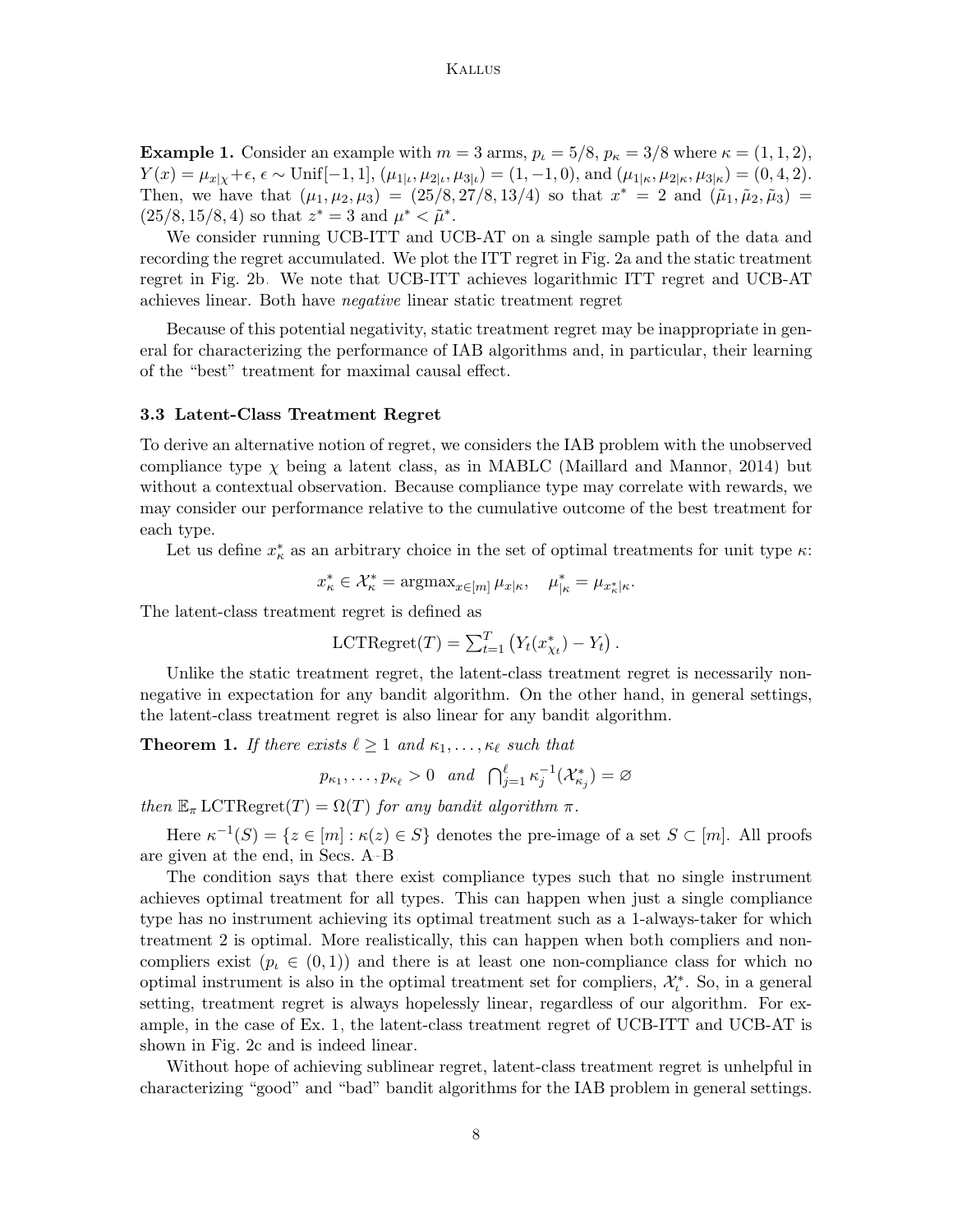# 3.4 Compliers' Regret

Finally, we consider an intermediate form of regret. In the previous section we saw that because units do not always comply with treatment, we may end up with linear treatment regret when comparing to the best treatment (given compliance type). Instead, we may consider only the units that comply, for whom we have hope of providing any help. As we will see, under certain homogeneity assumptions, having sublinear complier's regret corresponds to bandit algorithms that learn the best treatment(s) in terms of causal effect.

The compliers' regret is defined as

$$
\text{CRegret}(T) = \sum_{t=1}^{T} \mathbb{I}[\chi_t = \iota] \left( Y_t(x_t^*) - Y_t \right)
$$

There may be various situations where it is far more relevant to identify causal effects and measure regret in terms of relative treatment effect rather than focusing on ITT effect and ITT regret. For example, if the bandit problem is modeling a clinical trial, then the foremost concern is finding the best treatment and a secondary concern is good outcomes for all patients. Moreover, it may be daft to assign a particular treatment not because it has a good causal effect but because, on average, over the trial population, which includes non-compliers, it will lead to better outcomes Indeed, the population and compliance rates differ significantly between the trial stage and an implementation stage since, with enough evidence of effect, all subjects might comply. Thus, in clinical trials and other dynamic RCTs, it is more appropriate to consider treatment regret, and the compliers' regret is the appropriate treatment regret to consider as we have ruled out the alternative forms.

We begin by summarizing the (self-evident) fact that, when the IAB problem is an instance of MAB, all forms of regret we presented are equivalent:

**Theorem 2.** If  $p_t = 1$  then

$$
ITTRegret(T) = STRegret(T) = LCTRegret(T) = CRegret(T).
$$

Next, we proceed to analyze compliers' regret. First, we show that, in general, one cannot have both sublinear ITT and compliers' regret.

<span id="page-8-0"></span>**Assumption 1** (Compliers exist).  $p_t = \mathbb{P}(\chi = t) > 0$ .

<span id="page-8-1"></span>**Theorem 3.** If  $\mathcal{X}_t^* \cap \mathcal{Z}^* = \emptyset$  and Asm. [1](#page-8-0) holds then

 $\mathbb{E}_{\pi} \text{ITTRegret}(T) + \mathbb{E}_{\pi} \text{CRegret}(T) = \Omega(T).$ 

**Corollary 4.** If  $\mathbb{E}_{\pi}$  ITTRegret $(T) = o(T)$ ,  $\mathcal{X}_{\iota}^* \cap \mathcal{Z}^* = \emptyset$ , and Asm. [1](#page-8-0) holds then we have that

$$
\mathbb{E}_{\pi}\,\mathrm{CRegret}(T) = \Omega(T).
$$

The corollary shows that, in general setting, standard bandit algorithms such as UCB-ITT must achieve linear compliers' regret because they achieve sublinear ITT regret. That means, in particular, that they are not appropriate for learning the best treatment(s). In the case of Ex. [1,](#page-6-0) Fig. [2d](#page-6-1) shows the linear compliers' regret of UCB-ITT and UCB-AT.

<span id="page-8-2"></span>However, in one simple two-armed case, we can in fact show that ITT regret is exactly identical to compliers' regret even in the presence of non-compliance: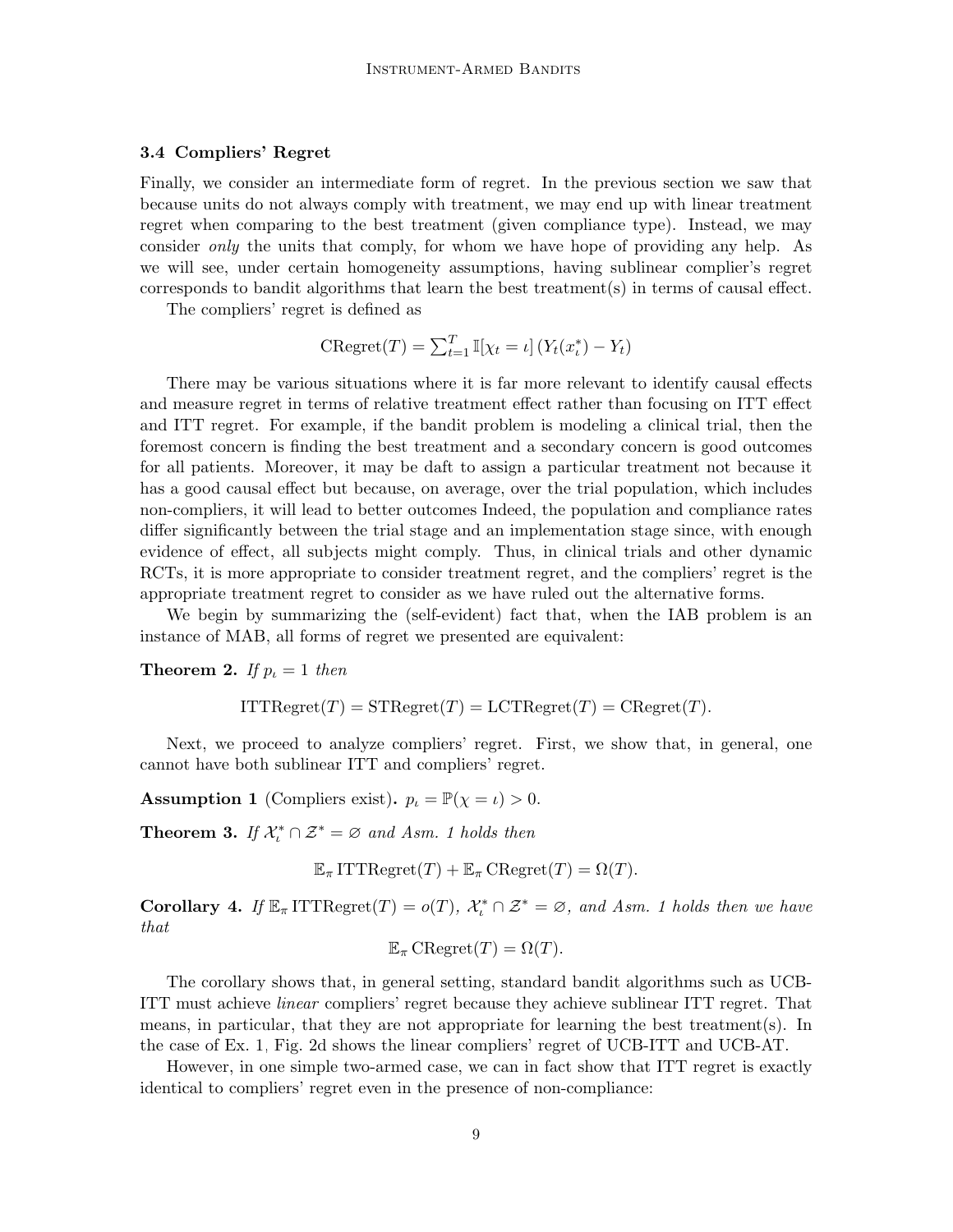Figure 3: IAB Regret in Ex. [2](#page-11-0)

<span id="page-9-2"></span>

**Theorem 5.** If  $m = 2$  and  $\chi(2) \geq \chi(1)$ . Then

$$
\mathcal{X}_{\iota}^* = \mathcal{Z}^* \quad and \quad \text{CRegret}(T) = \text{ITTRegret}(T).
$$

This case corresponds to the identifiable case in [Angrist et al. \(1996\)](#page-16-9). In general settings, the identity does not hold. But in order to achieve sublinear control on compliers' regret we will need to restrict to the homogeneous setting.

# 4. Homogeneous IAB and IAB Bandit Algorithms

Next, in order to devise algorithms that can achieve sublinear compliers' regret we consider the homogeneous setting, where all relative treatment effects are independent of compliance type.

<span id="page-9-0"></span>**Assumption 2** (Homogeneity).  $Y(x) - Y(x')$  is mean-independent of  $\chi$  for all  $x, x' \in [m]$ , i.e.,

$$
\mathbb{E}[Y(x) - Y(x') | \chi] = \mathbb{E}[Y(x) - Y(x')] \quad \forall x, x' \in [m].
$$

A stronger form of homogeneity, which we do not require, is that the additive model  $Y(x) = \mu_x + \epsilon$  holds, which is both necessary and sufficient for  $Y(x) - Y(x')$  to be constant.

Under Asm. [2,](#page-9-0) we immediately have that  $\mathcal{X}_{\kappa}^* = \mathcal{X}^*$  for every  $\kappa$ . We will seek bandit algorithms that are able to identify  $\mu$  and hence  $\mathcal{X}^*$ . Toward that end define the transition matrix

$$
P_{zx} = \mathbb{P}\left(\chi(z) = x\right) = \sum_{\kappa \in [m]^m : \kappa(z) = x} p_{\kappa}.
$$

<span id="page-9-1"></span>Theorem 6. Under Asm. [2,](#page-9-0)

$$
\tilde{\mu}_z = \sum_{x=1}^m P_{zx} \mu_x.
$$

Thus under homogeneity, a bandit algorithm need only estimate  $\tilde{\mu}$  and P in order to estimate  $\mu$  via  $P^{-1}\tilde{\mu}$ . Next, we present two simple bandit algorithms that proceed in that way.

First, we define some statistics. We let  $\mathcal{T}_z^{(t)} = \{s \le t : Z_s = z\}$  be the set of rounds up to t when z was pulled,  $n_z^{(t)} = |\mathcal{T}_z^{(t)}|$  the number times z was pulled,  $n_{zx}^{(t)} = \sum_{s \in \mathcal{T}_z^{(t)}} \mathbb{I}[X_s = x]$ , the number times z was pulled and x was applied,  $\hat{P}_{zx}^{(t)} = (n_z^{(t)})^{-1} n_{zx}^{(t)}$  the direct estimate of P with data up to  $t, \hat{\tilde{\mu}}_z^{(t)} = \frac{1}{\sqrt{2}}$  $\frac{1}{n_z^{(t)}}\sum_{s\in\mathcal{T}_z^{(t)}}Y_s$ , the direct estimate of  $\tilde{\mu}$  with data up to  $t, \hat{\mu}^{(t)}$  =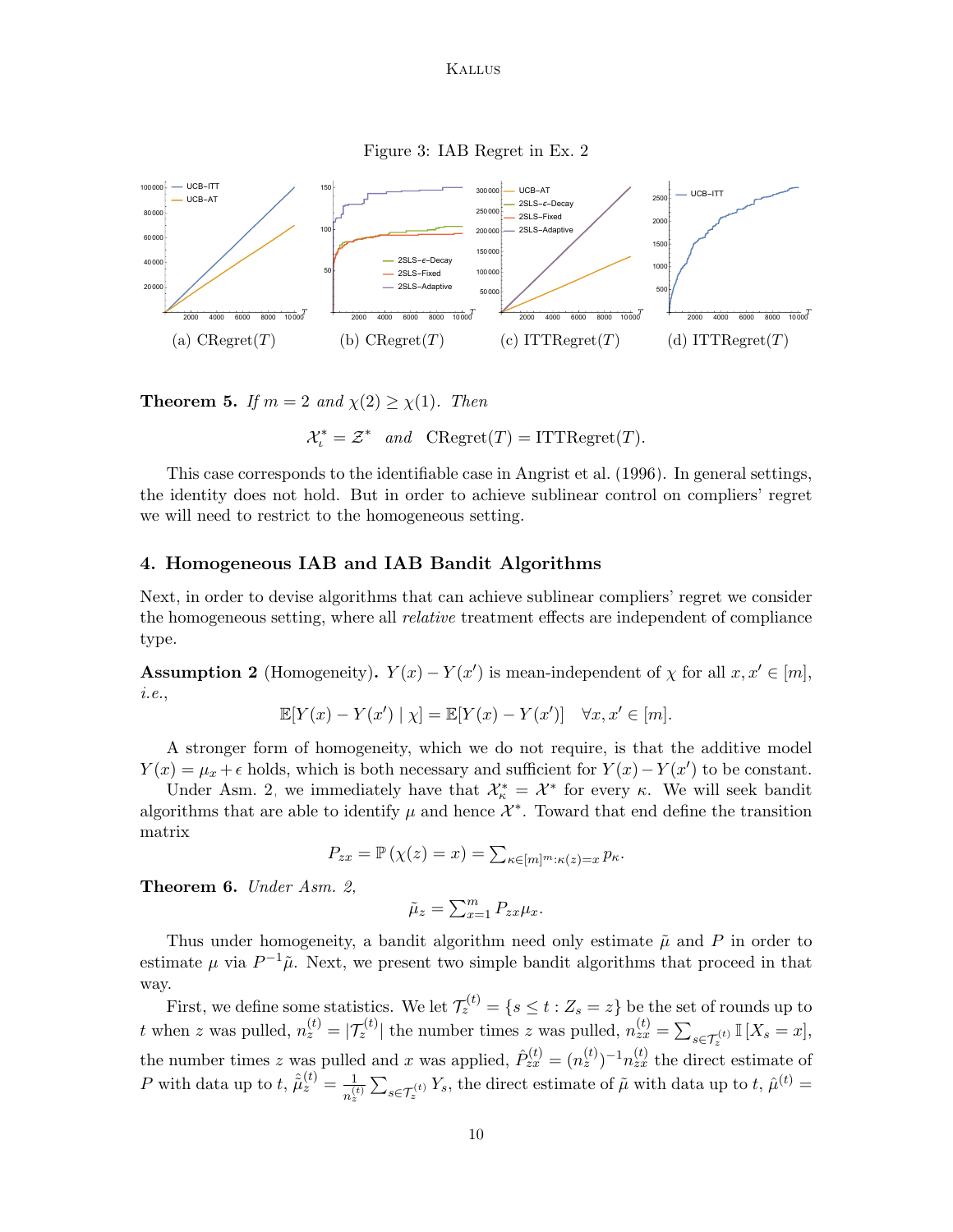$(\hat{P}^{(t)})^{-1}\hat{\mu}^{(t)}$  the plug-in estimate  $\mu$  arising from Thm. [6,](#page-9-1) and  $\hat{z}^{(t)} \in \operatorname{argmax}_{z=1,\dots,m} \hat{\mu}_z^{(t-1)}$  a greedy estimate of the best treatment based on all the data available at the beginning of round t. The estimate  $\hat{\mu}^{(t)}$  is analogous to the 2SLS procedure.

We next present an  $\epsilon$ -decay type of algorithm and a fixed-schedule algorithm.

 $2SLS-\epsilon-decay(\alpha)$ At each round t, with probability  $m/(\alpha t)$  pull a uniformly random arm and otherwise pull  $\hat{z}^{(t)}$ .

 $2SLS$ -fixed-schedule $(\alpha)$ Let  $z_0^{(t)} \in \mathop{\rm argmin}_{z=1,\dots,m} n_z^{(t-1)}$ ; if  $n_{z^{(t)}}^{(t-1)}$  $z_0^{(t)}$  $<$  log(t)/ $\alpha$  then pull  $z_0^{(t)}$  $\int_0^{(\iota)}$  and otherwise pull  $\hat{z}^{(t)}$ .

Under certain assumptions, we can show that both of these algorithms can achieve logarithmic regret. These regret bounds are based on new concentration inequalities proven in Sec. [B.](#page-1-0)

<span id="page-10-1"></span>**Assumption 3** (Identifiability).  $P$  is invertible, *i.e.*,

$$
\sigma_{\min}(P) > 0.
$$

<span id="page-10-2"></span>**Assumption 4** (Subgaussian Rewards). There exists  $\psi > 0$  such that

$$
\mathbb{E}e^{\lambda(Y(x)-\mu_x)} \le e^{\psi\lambda^2} \ \forall \lambda \in \mathbb{R}^2
$$

<span id="page-10-4"></span>Theorem 7. Suppose

$$
2\alpha \le \sigma_{\min}^2(P) \min\left\{1/(8m), \min_{x \notin \mathcal{X}^*} (\mu^* - \mu_x)^2/(16m\psi^2)\right\}
$$

,

 $2\alpha \leq 1$ , and that Asms. [2,](#page-9-0) [3](#page-10-1) and [4](#page-10-2) hold. Then, for a constant  $C > 0$ , playing 2SLS- $\epsilon$  $decay(\alpha)$  has regret

$$
\mathbb{E}_{\pi} \,\mathrm{CRegret} \leq p_t \sum_{x=1}^m \frac{\mu^* - \mu_x}{\alpha} \log(T) + C.
$$

<span id="page-10-3"></span>Theorem 8. Suppose

$$
\alpha < \sigma_{\min}^2(P) \min \left\{ 1/(8m), \min_{x \notin \mathcal{X}^*} (\mu^* - \mu_x)^2 / (16m\psi^2) \right\}
$$

and that Asms. [2,](#page-9-0) [3](#page-10-1) and [4](#page-10-2) hold. Then, for constant  $C > 0$ , 2SLS-fixed-schedule( $\alpha$ ) has regret

$$
\mathbb{E}_{\pi} \,\mathrm{CRegret} \leq p_t \, \sum_{x=1}^m \frac{\mu^* - \mu_x}{\alpha} \log(T) + C.
$$

These results, however, depend on tuning  $\alpha$  based on problem-specific parameters. Nonetheless, motivated by these result, we devise a version of the fixed-schedule algorithm that adaptively estimates theses parameters and the resulting  $\alpha$  but has no theoretical regret guarantees.

<span id="page-10-0"></span><sup>2.</sup> If  $Y(x) \in [a, b]$  then Hoeffding's lemma is the statement that Asm. [4](#page-10-2) holds with  $\psi = (b-a)^2/8$ . If  $Y(x)$ is normal then Asm. [4](#page-10-2) holds with  $\psi$  equal to half its variance.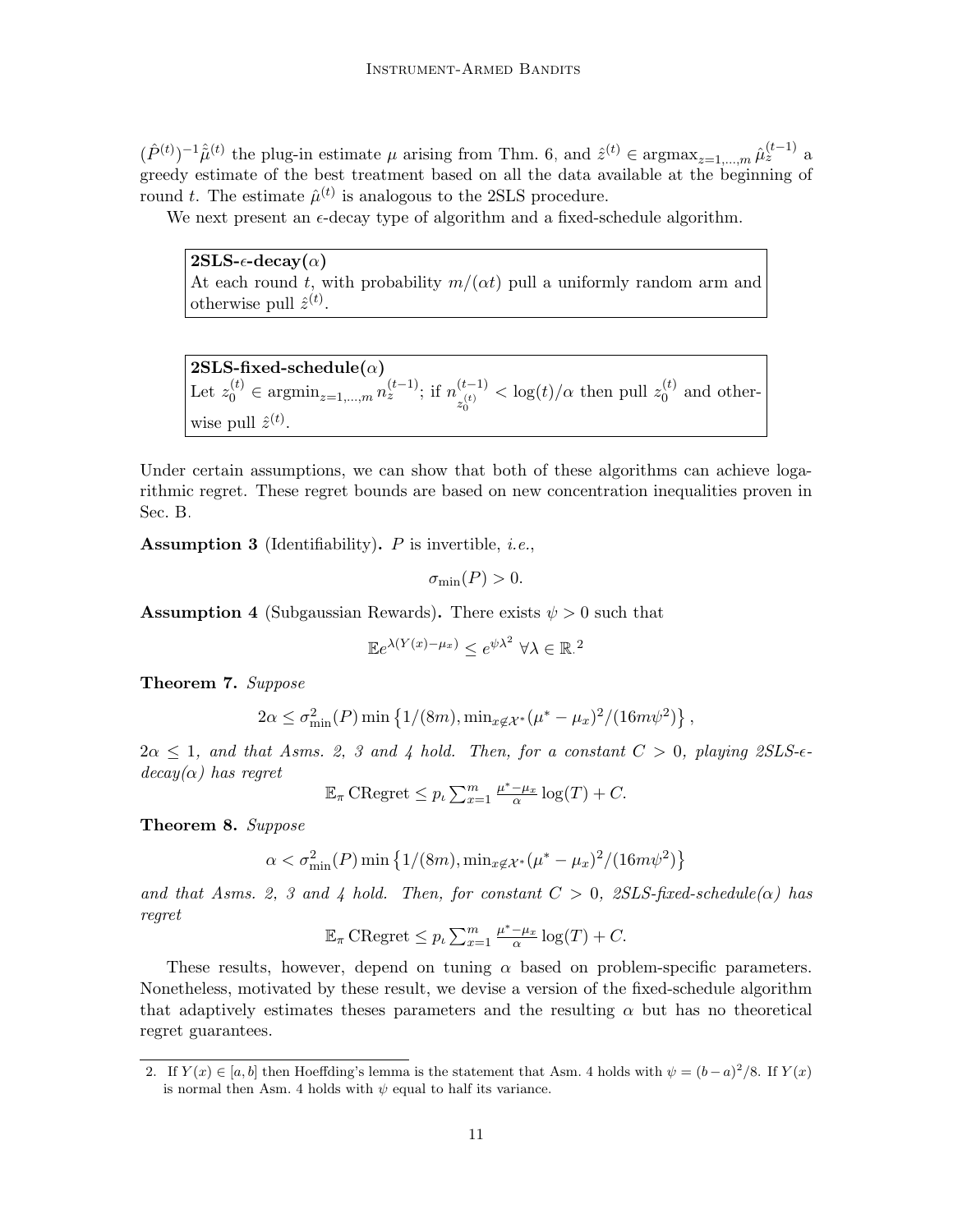$2SLS$ -adaptive( $\gamma$ ) Let  $\hat{\delta} = \inf \left\{ \max_{z=1,...,m} \hat{\mu}_z^{(t-1)} - \hat{\mu}_{z'}^{(t-1)} \right\}$  $\left\{\begin{matrix}(t-1) \\ z'\end{matrix}\right\} > 0 : z' = 1, \ldots, m\right\}$ (letting  $\hat{\delta} = 0$  if the inf is not feasible) and let  $\hat{\alpha}^{(t)} = \gamma \sigma_{\min}^2 (\hat{P}^{(t-1)}) \hat{\delta}^2 / (8m(\hat{\delta} + \sqrt{\hat{\delta}^{(t)}}))$  $(\overline{2\psi})$ ). Play 2SLS-fixed-schedule $(\hat{\alpha}^{(t)})$  for this round.

<span id="page-11-0"></span>**Example 2.** We consider an example of a homogeneous IAB with  $m = 5$ . We let  $Y = \mu_x + \epsilon$ where  $\mu = (0.9, 1, 1, 1, 2)$  and  $\epsilon \sim \mathcal{N}(0, 1)$  so that  $x^* = 5$ . If  $\epsilon \geq -\Phi^{-1}(0.1)$  (where  $\Phi$  is the normal CDF) then  $\chi = \kappa^{(1)}$  and if  $\epsilon \leq \Phi^{-1}(0.1)$  then  $\chi = \kappa^{(5)}$ . Otherwise, independently with probability  $1/8$ ,  $\chi = \kappa^{(5)}$ , with probability  $3/8$ ,  $\chi = (1, 2, 3, 4, \omega)$ , and with probability  $1/2$ ,  $\chi = (5, 5, 5, 5, \omega)$ , where  $\omega \sim \text{multinom}(1/7, 2/7, 2/7, 2/7, 0)$ . This leads to  $\tilde{\mu} = (1.4, 1.5, 1.5, 1.5, 1.2)$  so that  $\mathcal{Z}^* = \{2, 3, 4\}$ . We let  $\gamma = 20$  and  $\alpha^*$  be the the quantity in the bound in Thm. [8.](#page-10-3)

We simulate a single sample path where we apply each of UCB-ITT, UCB-AT, 2SLS-  $\epsilon$ -decay( $\gamma \alpha^*$ ), 2SLS-fixed-schedule( $\gamma \alpha^*$ ), and 2SLS-adaptive( $\gamma$ ). We use  $\gamma = 20$  because the bounds in the theorems are conservative. We plot the resulting ITT and compliers' regrets in Fig. [3,](#page-9-2) separating between plots of algorithms that achieve linear and sublinear regret. We note that UCB-ITT achieves sublinear ITT regret but linear compliers' regret whereas our new algorithms achieve sublinear complier's regret and linear ITT regret. In particular, the heuristic adaptive policy seems to perform well without needing to know the problem-specific parameters. UCB-AT achieve linear regret in all cases.

# 5. Conclusion

We considered a modification of the classic MAB where the arms represented mere instruments so that the assigned and applied treatment may differ. Such a setting arises when experimental units may not always comply with assigned treatments, as may be the case in any trial involving human subjects. In fact, in such trials, experience shows that noncompliance may be extremely prevalent. The possibility of noncompliance gave rise to our new IAB problem and we showed that noncompliance meant that there are a variety of possible ways to measure regret, all of which are generally different but coincide in the case of the classic MAB problem. However, by mathematically characterizing these divergent notions of regret, both for any bandit algorithm and for standard bandit algorithms that achieve sublinear ITT regret, we argued that an appropriate form of regret when one cares about the causal effect of treatments is the compliers' regret. As standard bandit algorithms achieve linear compliers' regret, we developed three new bandit algorithms that are apt for the IAB problem. We proved logarithmic regret bounds on two of these, but this depended on the algorithm being tuned to problem parameters. The third algorithm dynamically estimated these parameters but has no theoretical guarantee, although it performs well empirically. In future work, we hope to develop parameter-free bandit algorithms for the IAB problem with theoretical guarantees.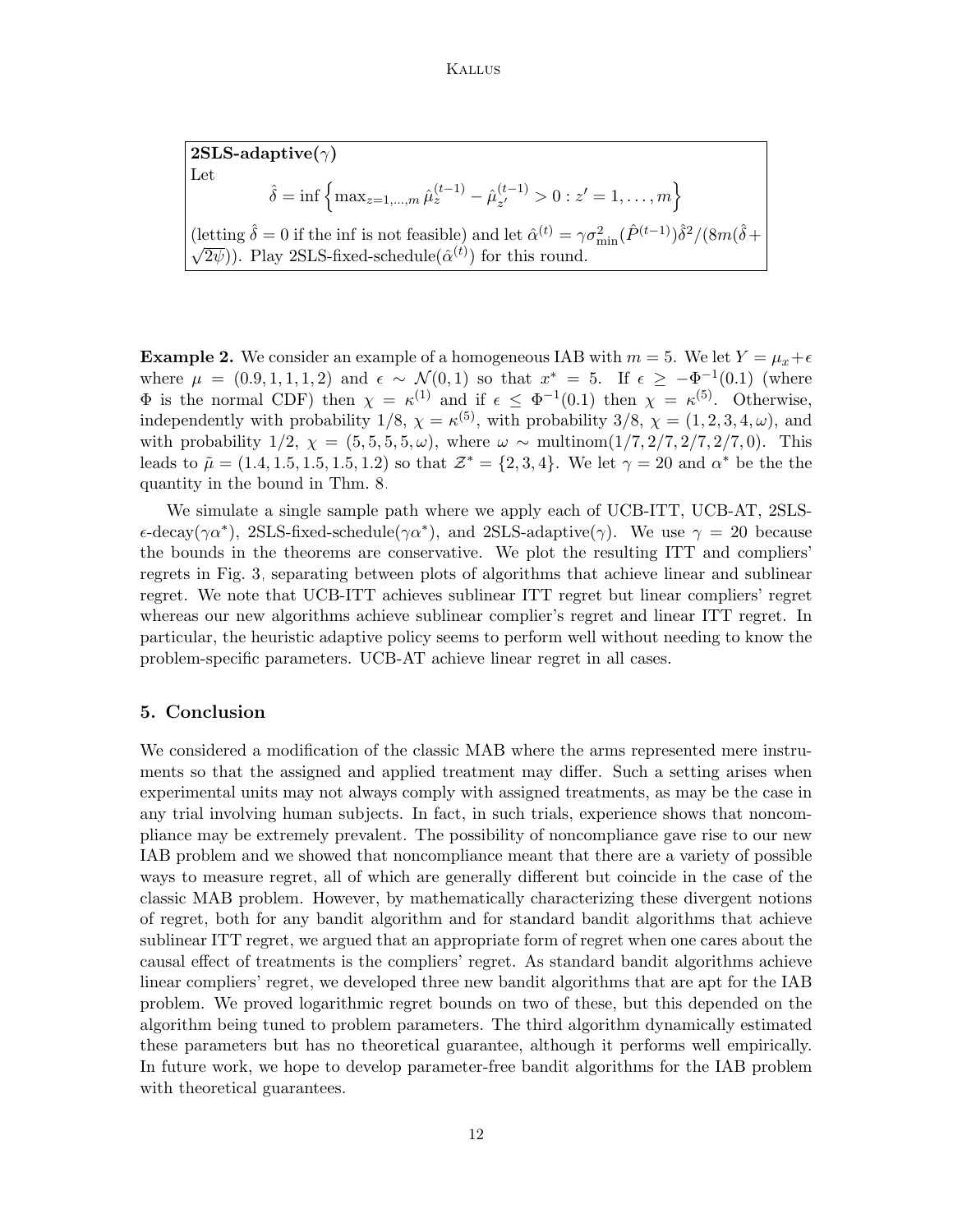# Appendix A. Proofs of IAB Regret Characterizations

Proof of Thm. [1.](#page-7-0) Set

$$
p_{\min} = \min_{j=1,\dots,\ell} p_{\kappa_j},
$$
  
\n
$$
\delta = \min_{j=1,\dots,\ell} \min_{z \notin \kappa_j^{-1}(\mathcal{X}_{\kappa_j}^*)} \mathbb{E}[Y(x_{\kappa_j}) - Y(\kappa_j(z)) | \chi = \kappa_j].
$$

Then, by independence of  $Z_t$ , union bound, and De Morgan's law,

$$
\mathbb{E}_{\pi} \text{LCTRegret} \geq \delta \mathbb{E}_{\pi} \sum_{t=1}^{T} \sum_{j=1}^{\ell} \mathbb{I}[\chi_t = \kappa_j, Z_t \notin \kappa_j^{-1}(\mathcal{X}_{\kappa_j}^*)]
$$
\n
$$
= \delta \sum_{t=1}^{T} \sum_{j=1}^{\ell} p_{k_j} \mathbb{P}_{\pi}(Z_t \notin \kappa_j^{-1}(\mathcal{X}_{\kappa_j}^*))
$$
\n
$$
\geq \delta p_{\min} \sum_{t=1}^{T} \sum_{j=1}^{\ell} \mathbb{P}_{\pi}(Z_t \notin \kappa_j^{-1}(\mathcal{X}_{\kappa_j}^*))
$$
\n
$$
\geq \delta p_{\min} \sum_{t=1}^{T} \mathbb{P}_{\pi}(\vee_{j=1}^{\ell} Z_t \notin \kappa_j^{-1}(\mathcal{X}_{\kappa_j}^*))
$$
\n
$$
= \delta p_{\min} \sum_{t=1}^{T} (1 - \mathbb{P}_{\pi}(Z_t \in \varnothing))
$$
\n
$$
= \delta p_{\min} T = \Omega(T) \qquad \Box
$$

Proof of Thm. [3.](#page-8-1) Define  $\delta' = \min_{z \in \mathcal{X}_{t}^{*}} \mathbb{E}[Y(\chi(z^{*})) - Y(\chi(z))]$ ,  $\delta'' = \min_{z \notin \mathcal{X}_{t}^{*}} \mathbb{E}[Y(x_{t}^{*}) - Y(z)]$  $\chi = \iota, \delta = \min\{\delta', \delta''\},\$ and  $T_{\mathcal{X}_{\iota}^*} = \sum_{t=1}^T \mathbb{I}\left[Z_t \in \mathcal{X}_{\iota}^*\right].$  By assumption, we have  $\delta > 0$ . By independence of  $Z_t$ , we have

$$
\mathbb{E}_{\pi} \text{ITTRegret} \geq \mathbb{E} \sum_{t=1}^{T} \mathbb{I} \left[ Z_t \in \mathcal{X}_t^* \right] \left( Y_t(\chi_t(z^*)) - Y_t \right)
$$
  

$$
\geq \delta' \mathbb{E} T_{\mathcal{X}_t^*} \geq \delta \mathbb{E} T_{\mathcal{X}_t^*}.
$$

By independence of  $Z_t$ , we also have

$$
\mathbb{E}_{\pi} \text{CRegret} \geq \mathbb{E} \sum_{t=1}^{T} \mathbb{I} \left[ \chi_t = \iota, Z_t \notin \mathcal{X}_{\iota}^* \right] \left( Y_t(x_{\iota}^*) - Y_t \right)
$$
\n
$$
\geq \delta'' \mathbb{E} \sum_{t=1}^{T} \mathbb{I} \left[ \chi_t = \iota, Z_t \notin \mathcal{X}_{\iota}^* \right]
$$
\n
$$
\geq \delta \mathbb{E} \sum_{t=1}^{T} (\mathbb{I} \left[ \chi_t = \iota \right] - \mathbb{I} \left[ Z_t \in \mathcal{X}_{\iota}^* \right])
$$
\n
$$
= \delta(p_{\iota} T - \mathbb{E} T_{\mathcal{X}_{\iota}^*}).
$$

Together,  $\mathbb{E}_{\pi}$  ITTRegret + $\mathbb{E}_{\pi}$  CRegret =  $\Omega(T)$ .

 $\Box$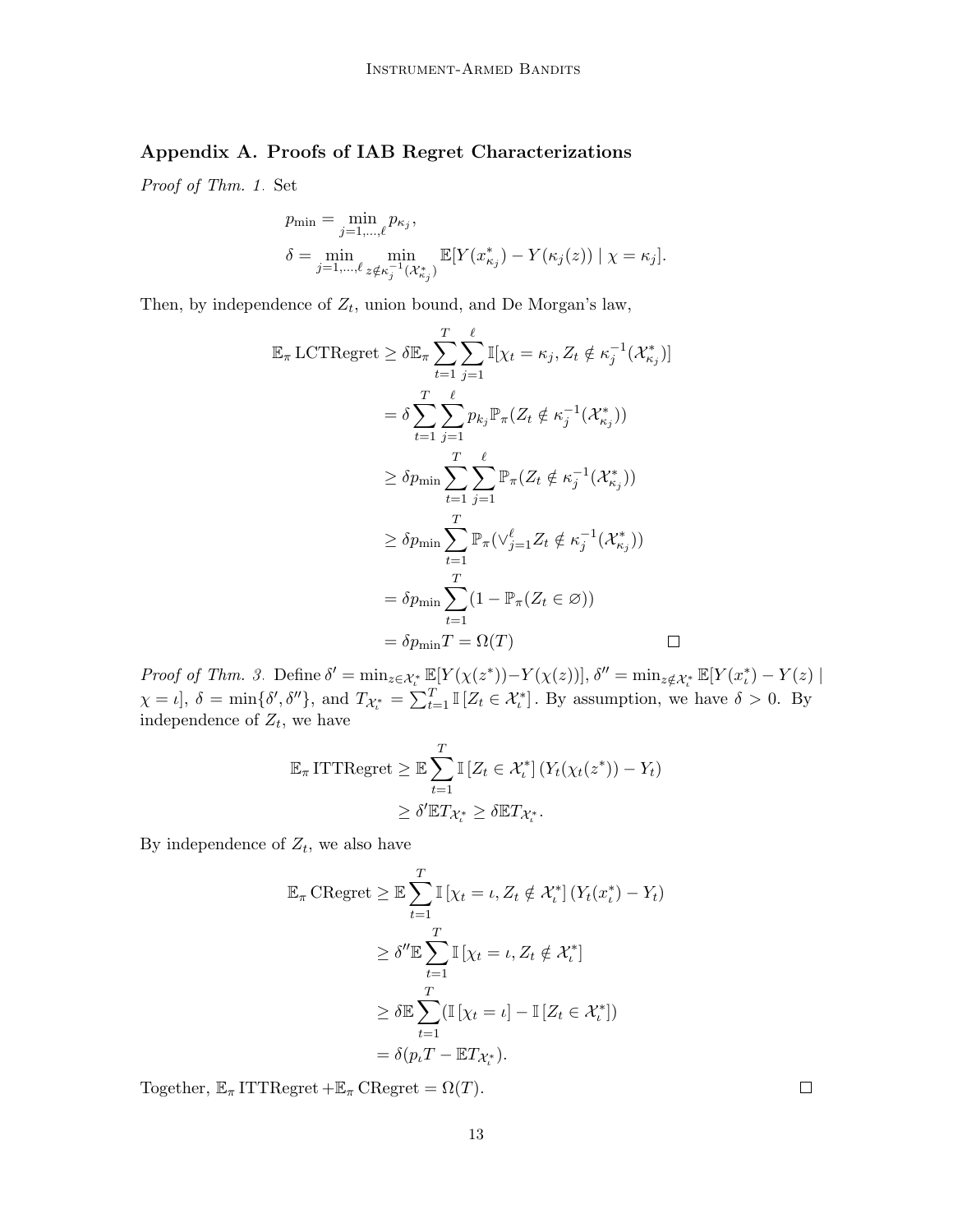*Proof of Thm. [5.](#page-8-2)* By assumption  $\chi(2) \geq \chi(1)$ , we must have  $\chi \in \{\iota, \kappa^{(1)}, \kappa^{(2)}\}\.$  Therefore,

$$
\mathbb{E}[Y(\chi(z))] = \mathbb{E}[\mathbb{E}[Y(\chi(z)) | \chi]]
$$
  
=  $p_{\iota} \mathbb{E}[Y(z) | \chi = \iota] + p_{\kappa^{(1)}} \mathbb{E}[Y(1) | \chi = \kappa^{(1)}] + p_{\kappa^{(2)}} \mathbb{E}[Y(2) | \chi = \kappa^{(2)}].$ 

Maximizing both sides over  $z \in [m]$ , we see that  $\mathcal{Z}^* = \mathcal{X}_i^*$ . Therefore,

$$
\begin{aligned}\n&\text{ITTRegret} = \sum_{t=1}^{T} \mathbb{I}[\chi_t = \iota](Y_t(\chi_t(z^*)) - Y_t) + \sum_{t=1}^{T} \mathbb{I}[\chi_t = \kappa^{(1)}](Y_t(\chi_t(z^*)) - Y_t) \\
&\quad + \sum_{t=1}^{T} \mathbb{I}[\chi_t = \kappa^{(2)}](Y_t(\chi_t(z^*)) - Y_t) \\
&= \text{CRegret} + \sum_{t=1}^{T} \mathbb{I}[\chi_t = \kappa^{(1)}](Y_t(1) - Y_t(1)) + \sum_{t=1}^{T} \mathbb{I}[\chi_t = \kappa^{(2)}](Y_t(2) - Y_t(2)) \\
&= \text{CRegret}\n\end{aligned}
$$

*Proof of Thm. [6.](#page-9-1)* Fix  $x' \in [m]$ . By Asm. [2](#page-9-0) we have  $\mathbb{E}[Y(x) - Y(x') | \chi(z) = x] = \mu_x - \mu_{x'}$ . Therefore:

$$
\tilde{\mu}_z = \mathbb{E}[Y(\chi(z))] = \sum_{x=1}^m P_{zx} \mathbb{E}[Y(x) | \chi(z) = x] \n= \sum_{x=1}^m P_{zx} (\mu_x - \mu_{x'} + \mathbb{E}[Y(x') | \chi(z) = x]) \n= \sum_{x=1}^m P_{zx} \mu_x - \mu_{x'} + \mu_{x'} = \sum_{x=1}^m P_{zx} \mu_x
$$

# Appendix B. Proofs of Regret Bounds

Let us define  $t_z^{(s)} = \inf\{t : n_z^{(t)} \geq s\}$  as the time when z was pulled for the  $s^{\text{th}}$  time. Define  $n_{zx}^{((s))} = n_{zx}^{(t_z^{(s)})}$ ,  $\mathcal{T}_z^{((s))} = \mathcal{T}_z^{(t_z^{(s)})}$ , and  $\hat{P}_z^{((s))} = \hat{P}_z^{(t_z^{(s)})}$ . Then define  $\hat{P}^{((s_1,...,s_m))}$  as the matrix whose  $z^{\text{th}}$  row is  $\hat{P}_z^{((s_z))}$ , *i.e.*, its  $(z, x)$  entry is  $\hat{P}_{zz}^{t^{(s_z)}}$ . Similarly, define  $\hat{\mu}^{((s_1, ..., s_m))}$  as the vector whose  $z^{\text{th}}$  entry is  $\hat{\mu}^{(t_z^{(s_z)})}$ . Finally, define  $\hat{\mu}^{((s_1,...,s_m))} = (\hat{P}^{((s_1,...,s_m))})^{-1} \hat{\mu}^{((s_1,...,s_m))}$ . Note that, for a fixed s,  $\hat{\tilde{\mu}}^{(t_z^{(s)})}$  is simply an empirical average of s iid draws of the reward when z is pulled. Similarly, for fixed s,  $\hat{P}_{zz}^{t_s^{(s)}}$  is simply an empirical average of s iid draws of the indicator whether  $x$  is applied when  $z$  is pulled.

In the following, for a matrix M, the sup-norm-induced matrix norm is  $||M||_{\infty} =$  $\sup_{\|v\|_{\infty}\leq 1} \|Mv\|_{\infty} = \max_{i} \sum_{j} |M_{ij}|.$ 

<span id="page-13-0"></span>Lemma 1. Fix  $s_1, \ldots, s_m$ . Then  $\mathbb{P}(\|\hat{P}^{((s_1, \ldots, s_m))} - P\|_{\infty} > \epsilon) \le \sum_{z=1}^m e^{m - \frac{1}{8}s_z \epsilon^2}$ .

*Proof.* Define  $e_z \in \mathbb{R}^m$  as the one-hot unit vector with one in coordinate z. Let us define the empirical Rademacher complexities

$$
\widehat{\mathfrak{R}}^{((s_z))}_z = \frac{1}{2^{s_z}} \sum_{\xi \in \{-1,+1\}^{\mathcal{T}_z^{((s_z)})}} \sup_{\|v\|_{\infty} \leq 1} \frac{1}{s_z} \sum_{u \in \mathcal{T}_z^{((s_z))}} \xi_u v^T e_{X_u}.
$$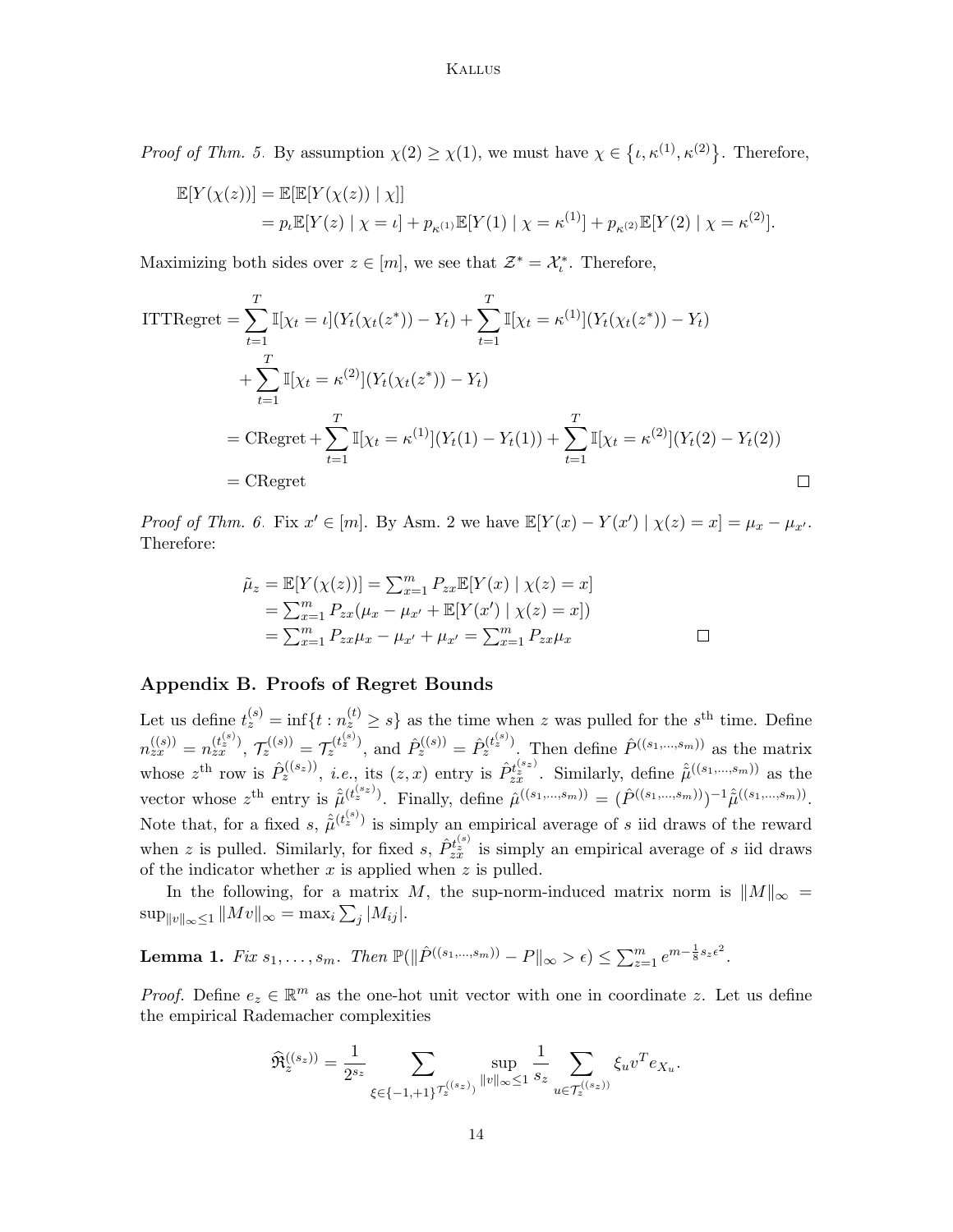Note that

$$
\|\hat{P}^{((s_z))}_z - P_z\|_1 = \sup_{\|v\|_{\infty} \leq 1} \left( \frac{1}{s_z} \sum_{u \in \mathcal{T}^{((s_z))}_z} v^T e_{X_u} - v^T P_z \right)
$$

Then by [Bartlett and Mendelson \(2003\)](#page-16-10), we have that with probability at least  $1 - \eta$ ,

$$
\|\hat{P}_z^{((s_z))} - P_z\|_1 \leq 2 \mathbb{E}[\widehat{\mathfrak{R}}_z^{((s_z))}] + \sqrt{\log(1/\eta)/(2s_z)}
$$

By linearity and duality of norms, we have

$$
\widehat{\mathfrak{R}}_{z}^{((s_{z}))} = \frac{1}{2^{s_{z}}} \sum_{\xi \in \{-1, +1\}^{s_{z}}} \left\| \frac{1}{s_{z}} \sum_{u=1}^{s_{z}} \xi_{u} e_{X_{u}} \right\|_{1}
$$
\n
$$
= \frac{1}{s_{z}} \sum_{x=1}^{m} \frac{1}{2^{s_{z}}} \sum_{\xi \in \{-1, +1\}^{s_{z}}} \left| \sum_{u=1}^{s_{z}} \mathbb{I} \left[ X_{u} = x \right] \xi_{u} \right|
$$
\n
$$
= \frac{1}{s_{z}} \sum_{x=1}^{m} \frac{1}{2^{n_{z_{x}}^{((s_{z}))}}} \sum_{\xi \in \{-1, +1\}^{n_{z}} \sum_{u=1}^{((s_{z}))} \left| \sum_{u=1}^{n_{z_{x}}^{((s_{z}))}} \xi_{u} \right|
$$
\n
$$
= \frac{1}{s_{z}} \sum_{x=1}^{m} \frac{1}{2^{n_{z_{x}}^{((s_{z}))} - 1}} \left[ \frac{n_{z_{x}}^{((s_{z}))}}{2} \right] \left( \frac{m}{\left[ \frac{n_{z_{x}}^{((s_{z}))}}{2} \right]} \right)
$$
\n
$$
\leq \frac{1}{s_{z}} \sum_{x=1}^{m} \sqrt{n_{z_{x}}^{((s_{z}))}} = \frac{1}{\sqrt{s_{z}}} \sum_{x=1}^{m} \sqrt{p_{z_{x}}^{((s_{z}))}} \leq \sqrt{\frac{m}{s_{z}}}
$$

Therefore, by  $2 \geq 1/$ √ 2, Jensen's inequality, and the concavity of square root, with probability at least  $1 - \eta$ ,

.

$$
\|\hat{P}_z^{((s_z))} - P_z\|_1 \le 4\sqrt{(m - \log \eta)/(2s_z)}.
$$

Finally,  $\mathbb{P}(\|\hat{P}^{((s_1,...,s_m))} - P\|_{\infty} > \epsilon) = \mathbb{P}(\exists z : \|\hat{P}^{((s_z))}_{z} - P_z\|_{1} > \epsilon)$  and the union bound complete the proof.  $\Box$ 

The Rademacher complexity argument (compared to an argument based on Hoeffding inequality's and the union bound) is critical to achieving the correct rate in  $s_z/m$ .

<span id="page-14-0"></span>**Lemma 2.** Fix  $s_1, \ldots, s_m$  and let  $\xi \in (0,1)$  and  $0 < \underline{\sigma} \leq \sigma_{\min}(P)$ . Then

$$
\mathbb{P}(\|(\hat{P}^{((s_1,\ldots,s_m))})^{-1}\|_{\infty} > \sqrt{m}\underline{\sigma}^{-1}(1-\xi)^{-1}) \le \sum_{z=1}^m e^{m-\frac{1}{8}s_z} \underline{\sigma}^2 \xi^2/m
$$

Proof. We have

$$
\|(\hat{P}^{((s_1,\ldots,s_m))})^{-1}\|_{\infty} \leq \sqrt{m} \|(\hat{P}^{((s_1,\ldots,s_m))})^{-1}\|_{2} = \frac{\sqrt{m}}{\sigma_{\min}(\hat{P}^{((s_1,\ldots,s_m))})} \\
\leq \frac{\sqrt{m}}{(\underline{\sigma}-\|\hat{P}^{((s_1,\ldots,s_m))}-P\|_{2})_{+}} \leq \frac{1}{(\underline{\sigma}/\sqrt{m}-\|\hat{P}^{((s_1,\ldots,s_m))}-P\|_{\infty})_{+}}.
$$

<span id="page-14-1"></span>Applying Lemma [1](#page-13-0) with  $\epsilon = \frac{\sigma \xi}{\sqrt{m}}$  yields the result.

 $\Box$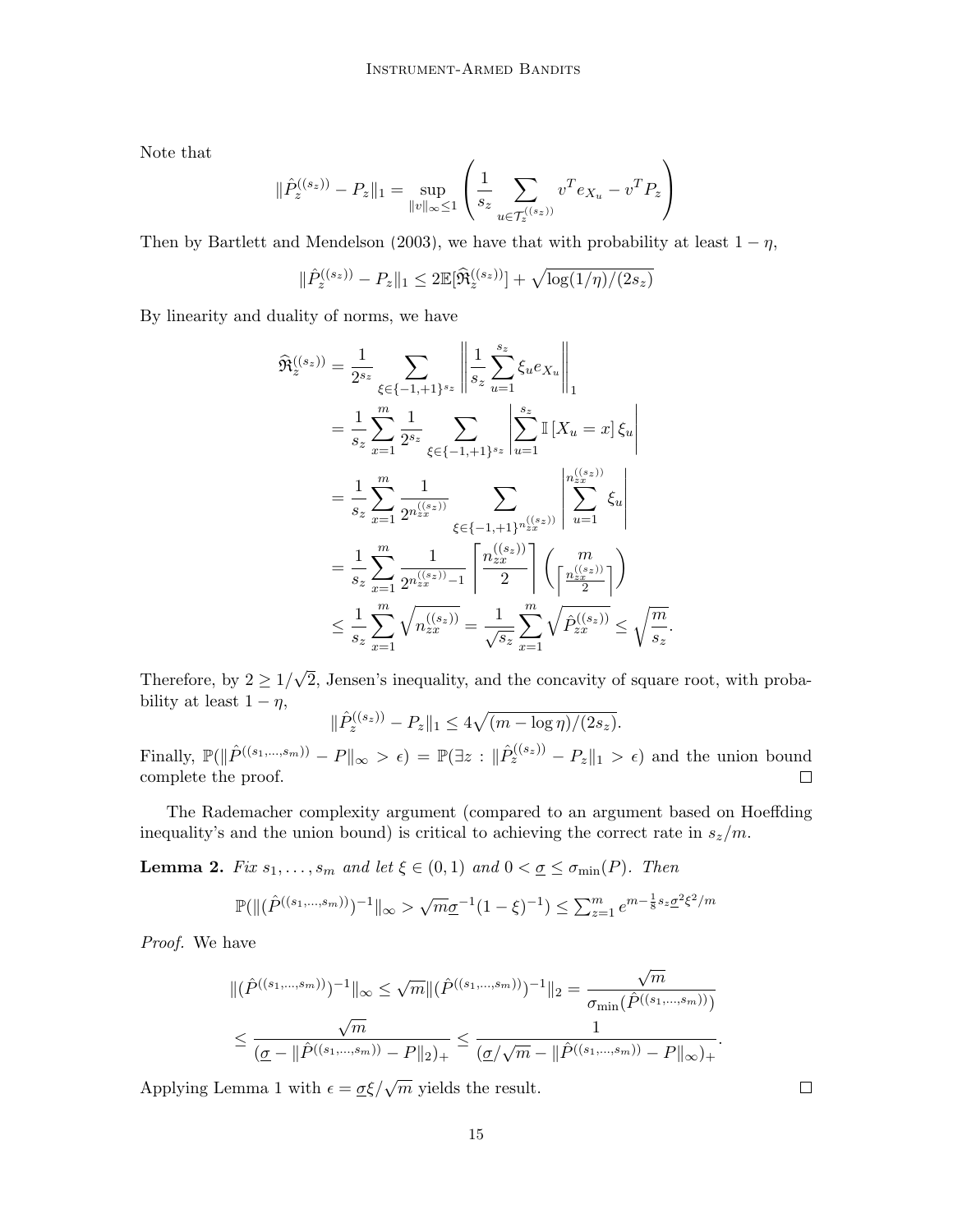Lemma 3. Fix s and let Asm. [4](#page-10-2) hold. Then,

$$
\mathbb{P}(|\hat{\hat{\mu}}_z^{(\mathcal{S})}) - \hat{P}_z^{(\mathcal{S})}\mu| > \epsilon) \le 2e^{-s\epsilon^2/(4\psi)}.
$$

Proof. Note that we can rewrite

$$
\hat{\tilde{\mu}}_z^{((s))} - \hat{P}_z^{((s))} \mu = \frac{1}{s} \sum_{u \in \mathcal{T}_z^{((s))}} (Y_u(X_u) - \mu_{X_u}).
$$

By Markov's inequality,

$$
\mathbb{P}(\hat{\tilde{\mu}}_{z}^{(s)}) - \hat{P}_{z}^{(s)})\mu > \epsilon)
$$
\n
$$
\leq \inf_{\lambda \geq 0} e^{-s\lambda \epsilon} \prod_{u \in \mathcal{T}_{z}^{(s)}} \mathbb{E}[e^{\lambda (Y_u(X_u) - \mu_{X_u})}]
$$
\n
$$
\leq \inf_{\lambda \geq 0} e^{s(\psi \lambda^2 - \lambda \epsilon)} = e^{-s\epsilon^2/(4\psi)}.
$$

A symmetric argument and the union bound yields the result.

<span id="page-15-0"></span>**Lemma [4](#page-10-2).** Fix  $s_1, \ldots, s_m$ . Let  $0 < \underline{\sigma} \leq \sigma_{\min}(P)$  and Asm. 4 hold. Then,

$$
\mathbb{P}(\|\hat{\mu}^{((s_1,\ldots,s_m))}-\mu\|_{\infty} > \epsilon) \le 2\sum_{z=1}^m e^{m-\frac{s_z\sigma^2\epsilon^2}{2m(2\epsilon+\sqrt{2\psi})^2}}
$$

*Proof.* Applying Lemma [2](#page-14-0) with  $\xi = 2\epsilon/(2\epsilon +$ √  $(\overline{2\psi})$ , applying Lemma [3](#page-14-1) with  $\epsilon(1-f)\underline{\sigma}^{-1}m^{-1/2}$ for each z, the union bound twice, and  $2 \leq e^m$  yield the result.

Proof of Thm. [7.](#page-10-4) Let  $E^{(t)} = \sum_{s=1}^{t} \epsilon_s$ ,  $B = \max_{x=1,\dots,m} (\mu^* - \mu_x)$ , and  $\delta = \min_{x \notin \mathcal{X}^*} (\mu^* - \mu_x)$ . Let  $\Gamma_t$  be one if at time step t we explored (random pull) and zero otherwise. Let  $\tilde{n}_z^{(t)} =$  $\sum_{s \in \mathcal{T}_z^{(t)}} \Gamma_s \leq n_z^{(t)}$ . Then,

$$
\mathbb{E}_{\pi} \operatorname{CRegret}(T) \leq p_{t} \sum_{x=1}^{m} (\mu^{*} - \mu_{x}) E^{(T)} / m + B \sum_{t=1}^{\infty} \mathbb{P}(\|\hat{\mu}^{((\tilde{n}_{1}^{(t-1)}, ..., \tilde{n}_{m}^{(t-1)}))} - \mu\|_{\infty} \geq \delta/2).
$$

Note that  $E^{(t-1)} \ge m \log(t)/\alpha$  and  $E^{(t)} \le m(\log(t) + 1)/\alpha$  so that the first regret term is  $\leq \sum_{x=1}^m (\mu^* - \mu_x)(\log(T) + 1)/\alpha$ . Let  $\phi = \sigma_{\min}^2(P)\delta^2/(8m(\delta - \sqrt{T})^2)$  $(\overline{2\psi})^2$  > 0 and  $\Phi =$  $1-e^{-\phi} > 0$ . By Lemma [4,](#page-15-0) because  $\Gamma_t$  is independent of the data, and by the law of total probability, we have that  $\mathbb{P}(\|\hat{\mu}^{((\tilde{n}_1^{(t)},...,\tilde{n}_m^{(t)}))} - \mu\|_{\infty} \geq \delta/2) \leq 2e^m \sum_{z=1}^m \mathbb{E}[e^{-\phi \tilde{n}_z^{(t)}}]$ . Moreover,

$$
\log \mathbb{E}[e^{-\phi \tilde{n}_z^{(t)}}] = \sum_{s=1}^t \log(e^{-\phi} \epsilon_t/m + (1 - \epsilon_t/m))
$$
  

$$
\leq -\sum_{s=1}^t \Phi \epsilon_t/m = -\Phi E^{(t)}/m.
$$

Finally,  $\sum_{t=1}^{\infty} e^{-\Phi E^{(t-1)}/m} \leq \sum_{t=1}^{\infty} t^{-\Phi/\alpha}$  and by assumption  $0 < \alpha \leq \min(\phi, 1)/2 < \Phi$  so that the second regret term is a finite constant.  $\Box$ 

Proof of Thm. 8. Let 
$$
B = \max_{x=1,\dots,m} (\mu^* - \mu_x)
$$
,  $\delta = \min_{x \notin \mathcal{X}^*} (\mu^* - \mu_x)$ ,  $\Gamma_{tz} = \mathbb{I}[n_{z_{(t)}^{(t)}}^{(t-1)} < \log(t)/\alpha, z = z_0^{(t)}]$ ,  $\tilde{n}_z^{(t)} = \sum_{s=1}^t \Gamma_{tz}$ ,  $\Gamma_t = \sum_{z=1}^m \Gamma_{tz}$ , and  $s^{(t)} = \lceil \log(t)/\alpha \rceil$ . We then have  
 $\mathbb{E}_{\pi} \operatorname{CRegret}(T) \leq p_t \sum_{x=1}^m (\mu^* - \mu_x) \mathbb{E}_{\pi} \tilde{n}_x^{(T)} + B \sum_{t=1}^{\infty} \mathbb{P}(\|\hat{\mu}^{((s^{(t)}, \dots, s^{(t)}))} - \mu\|_{\infty} \geq \delta/2).$ 

 $\Box$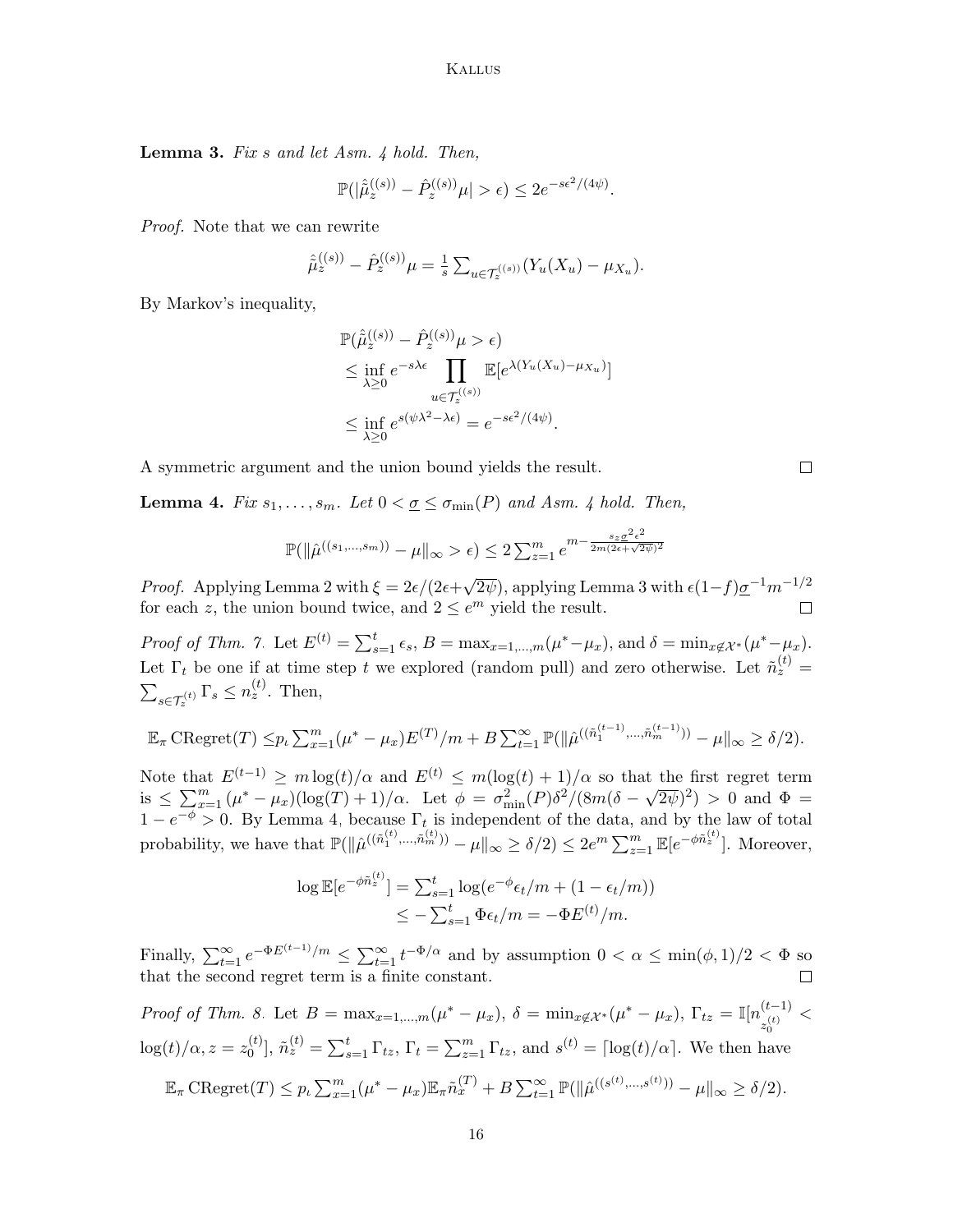For the first regret term, we have  $\tilde{n}_x^{(T)} \leq 1 + \log(T)/\alpha$  under  $\pi$  by construction and so the same is true for  $\mathbb{E}_{\pi} \tilde{n}_x^{(T)}$ . For the second term, we invoke Lemma [4](#page-15-0) and use  $s^{(t)} \log t / \alpha$  in order to get

$$
\mathbb{P}(\|\hat{\mu}^{((s^{(t)},\ldots,s^{(t)}))}-\mu\|_\infty\geq \delta/2)\leq 2e^mmt^{-\frac{\sigma_{\min}^2(P)\delta^2}{8\alpha m(\delta+\sqrt{2\psi})^2}}.
$$

By assumption, we have that  $\frac{\sigma_{\min}^2(P)\delta^2}{8\cos(\delta+Q)}$  $\frac{\partial_{\min}(F)\partial}{\partial \alpha m(\delta+\sqrt{2\psi})^2} > 1$  so that the second regret term is a finite constant.  $\Box$ 

# References

- <span id="page-16-4"></span>Shipra Agrawal and Navin Goyal. Analysis of thompson sampling for the multi-armed bandit problem. In COLT, pages 39–1, 2012.
- <span id="page-16-0"></span>Joshua D Angrist and Jörn-Steffen Pischke. Mostly harmless econometrics: An empiricist's companion. Princeton university press, 2008.
- <span id="page-16-9"></span>Joshua D Angrist, Guido W Imbens, and Donald B Rubin. Identification of causal effects using instrumental variables. Journal of the American statistical Association, 91(434): 444–455, 1996.
- <span id="page-16-3"></span>Peter Auer, Nicolo Cesa-Bianchi, and Paul Fischer. Finite-time analysis of the multiarmed bandit problem. Machine learning, 47(2-3):235–256, 2002.
- <span id="page-16-7"></span>Elias Bareinboim, Andrew Forney, and Judea Pearl. Bandits with unobserved confounders: A causal approach. In Advances in Neural Information Processing Systems, pages 1342– 1350, 2015.
- <span id="page-16-10"></span>Peter L Bartlett and Shahar Mendelson. Rademacher and gaussian complexities: Risk bounds and structural results. The Journal of Machine Learning Research, 3:463–482, 2003.
- <span id="page-16-1"></span>Sébastien Bubeck and Nicolo Cesa-Bianchi. Regret analysis of stochastic and nonstochastic multi-armed bandit problems. Foundations and Trends® in Machine Learning, 5(1): 1–122, 2012.
- <span id="page-16-6"></span>Aurélien Garivier and Olivier Cappé. The kl-ucb algorithm for bounded stochastic bandits and beyond. In COLT, pages 359–376, 2011.
- <span id="page-16-8"></span>Guido W Imbens and Joshua D Angrist. Identification and estimation of local average treatment effects. Econometrica, 62(2):467–475, 1994.
- <span id="page-16-5"></span>Emilie Kaufmann, Olivier Cappé, and Aurélien Garivier. On bayesian upper confidence bounds for bandit problems. In AISTATS, pages 592–600, 2012.
- <span id="page-16-2"></span>Tze Leung Lai and Herbert Robbins. Asymptotically efficient adaptive allocation rules. Advances in applied mathematics,  $6(1):4-22$ , 1985.